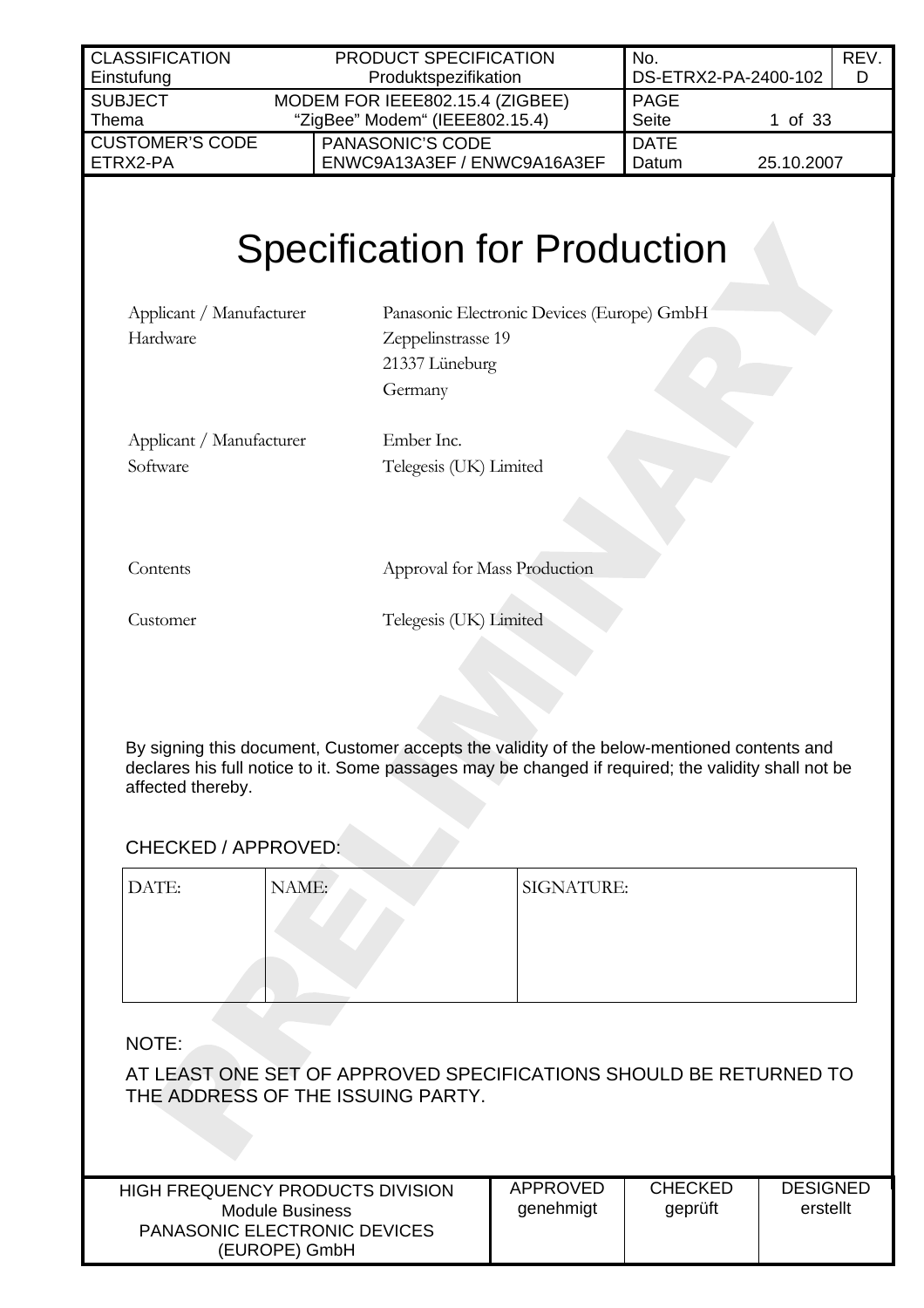| Einstufung     | <b>CLASSIFICATION</b><br>PRODUCT SPECIFICATION<br>No.<br>DS-ETRX2-PA-2400-102<br>Produktspezifikation |                                  |                 |                |                             | REV.<br>D |
|----------------|-------------------------------------------------------------------------------------------------------|----------------------------------|-----------------|----------------|-----------------------------|-----------|
| <b>SUBJECT</b> |                                                                                                       | MODEM FOR IEEE802.15.4 (ZIGBEE)  |                 | <b>PAGE</b>    |                             |           |
| Thema          |                                                                                                       | "ZigBee" Modem" (IEEE802.15.4)   |                 | <b>Seite</b>   | 2 of 33                     |           |
|                | <b>CUSTOMER'S CODE</b><br><b>PANASONIC'S CODE</b><br><b>DATE</b>                                      |                                  |                 |                |                             |           |
| ETRX2-PA       |                                                                                                       | ENWC9A13A3EF / ENWC9A16A3EF      |                 | Datum          | 25.10.2007                  |           |
|                |                                                                                                       |                                  |                 |                |                             |           |
|                | <b>TABLE OF CONTENTS</b>                                                                              |                                  |                 |                |                             |           |
|                |                                                                                                       |                                  |                 |                |                             |           |
| 1.             |                                                                                                       |                                  |                 |                |                             |           |
| 2.             |                                                                                                       |                                  |                 |                |                             |           |
| 3.             |                                                                                                       |                                  |                 |                |                             |           |
|                |                                                                                                       |                                  |                 |                |                             |           |
|                |                                                                                                       |                                  |                 |                |                             |           |
| 4.             |                                                                                                       |                                  |                 |                |                             |           |
| 5.             |                                                                                                       |                                  |                 |                |                             |           |
| 6.             |                                                                                                       |                                  |                 |                |                             |           |
| 7.             |                                                                                                       |                                  |                 |                |                             |           |
| 8.             |                                                                                                       |                                  |                 |                |                             |           |
| 9.             |                                                                                                       |                                  |                 |                |                             |           |
| 10.            |                                                                                                       |                                  |                 |                |                             |           |
| 11.            |                                                                                                       |                                  |                 |                |                             |           |
| 12.            |                                                                                                       |                                  |                 |                |                             |           |
| 13.            |                                                                                                       |                                  |                 |                |                             |           |
| 14.            |                                                                                                       |                                  |                 |                |                             |           |
|                |                                                                                                       |                                  |                 |                |                             |           |
| 15.            |                                                                                                       |                                  |                 |                |                             |           |
| 16.            |                                                                                                       |                                  |                 |                |                             |           |
|                |                                                                                                       |                                  |                 |                |                             |           |
|                |                                                                                                       |                                  |                 |                |                             |           |
| 17.            |                                                                                                       |                                  |                 |                |                             |           |
| 18.            |                                                                                                       |                                  |                 |                |                             |           |
|                |                                                                                                       |                                  |                 |                |                             |           |
| 19.            |                                                                                                       |                                  |                 |                |                             |           |
| 20.            |                                                                                                       |                                  |                 |                |                             |           |
| 21.            |                                                                                                       |                                  |                 |                |                             |           |
|                |                                                                                                       |                                  |                 |                |                             |           |
|                |                                                                                                       |                                  |                 |                |                             |           |
|                |                                                                                                       |                                  |                 |                |                             |           |
| 22.            |                                                                                                       |                                  |                 |                |                             |           |
| 23.            |                                                                                                       |                                  |                 |                |                             |           |
|                |                                                                                                       |                                  |                 |                |                             |           |
|                |                                                                                                       |                                  |                 |                |                             |           |
|                |                                                                                                       |                                  |                 |                |                             |           |
| 24.            |                                                                                                       |                                  |                 |                |                             |           |
|                |                                                                                                       |                                  |                 |                |                             |           |
|                |                                                                                                       |                                  |                 |                |                             |           |
|                |                                                                                                       |                                  |                 |                |                             |           |
|                |                                                                                                       | HIGH FREQUENCY PRODUCTS DIVISION | <b>APPROVED</b> | <b>CHECKED</b> | <b>DESIGNED</b><br>erstellt |           |
|                | <b>Module Business</b><br>PANASONIC ELECTRONIC DEVICES                                                |                                  | genehmigt       | geprüft        |                             |           |
|                |                                                                                                       | (EUROPE) GmbH                    |                 |                |                             |           |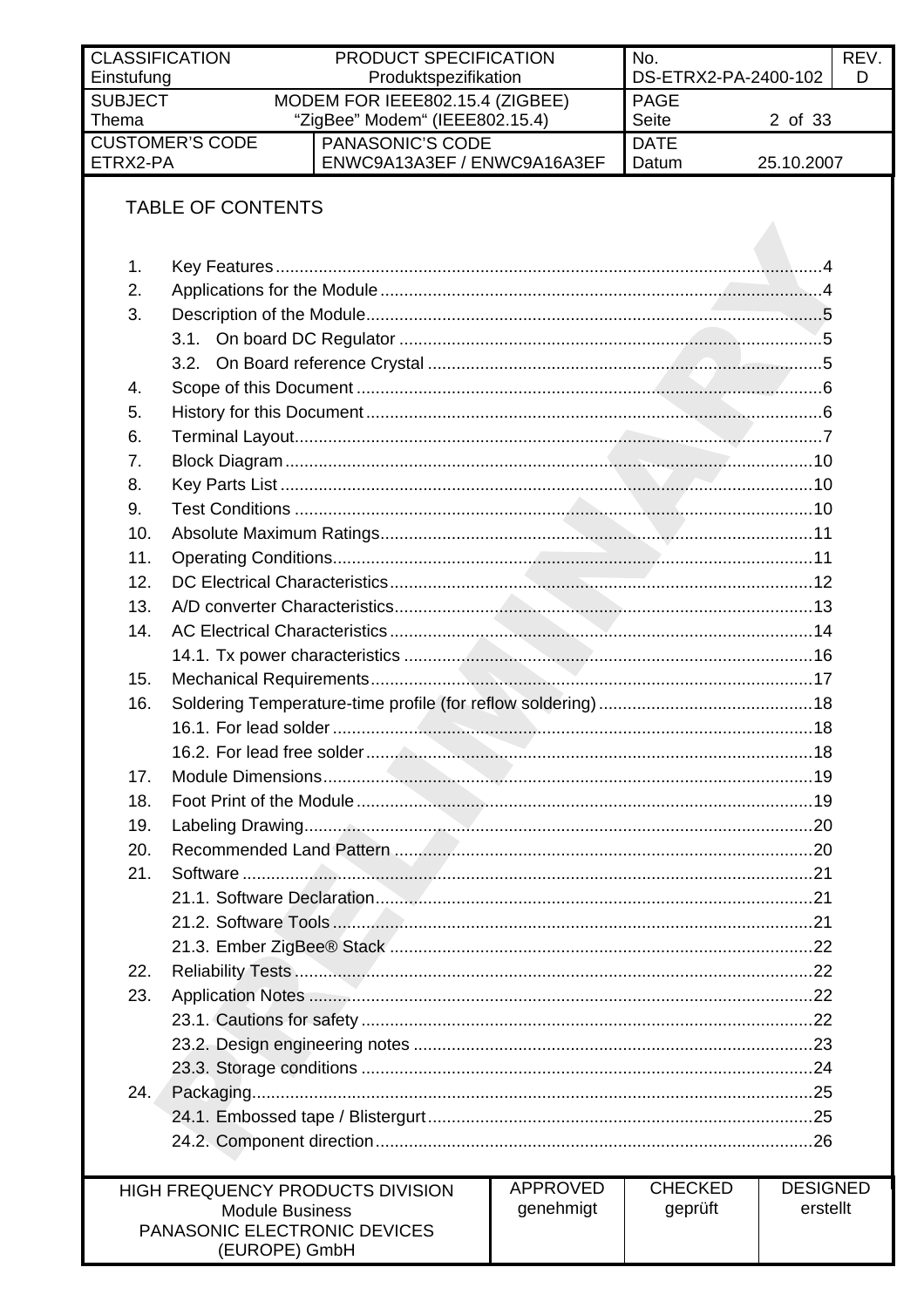| <b>CLASSIFICATION</b><br>Einstufung | PRODUCT SPECIFICATION<br>Produktspezifikation                                             | No. | DS-ETRX2-PA-2400-102 | <b>REV</b><br>D |
|-------------------------------------|-------------------------------------------------------------------------------------------|-----|----------------------|-----------------|
| <b>SUBJECT</b><br>Thema             | <b>PAGE</b><br>MODEM FOR IEEE802.15.4 (ZIGBEE)<br>"ZigBee" Modem" (IEEE802.15.4)<br>Seite |     | 3 of 33              |                 |
| <b>CUSTOMER'S CODE</b><br>ETRX2-PA  | <b>PANASONIC'S CODE</b><br>ENWC9A13A3EF / ENWC9A16A3EF                                    |     | 25.10.2007           |                 |

|     | .26 |
|-----|-----|
|     | 27  |
| 25. |     |
| 26. | .29 |
| 27. |     |
| 28. |     |
|     |     |
|     |     |
|     |     |
|     |     |
|     |     |
|     |     |
| 29. |     |
| 30. |     |
| 31. |     |
|     |     |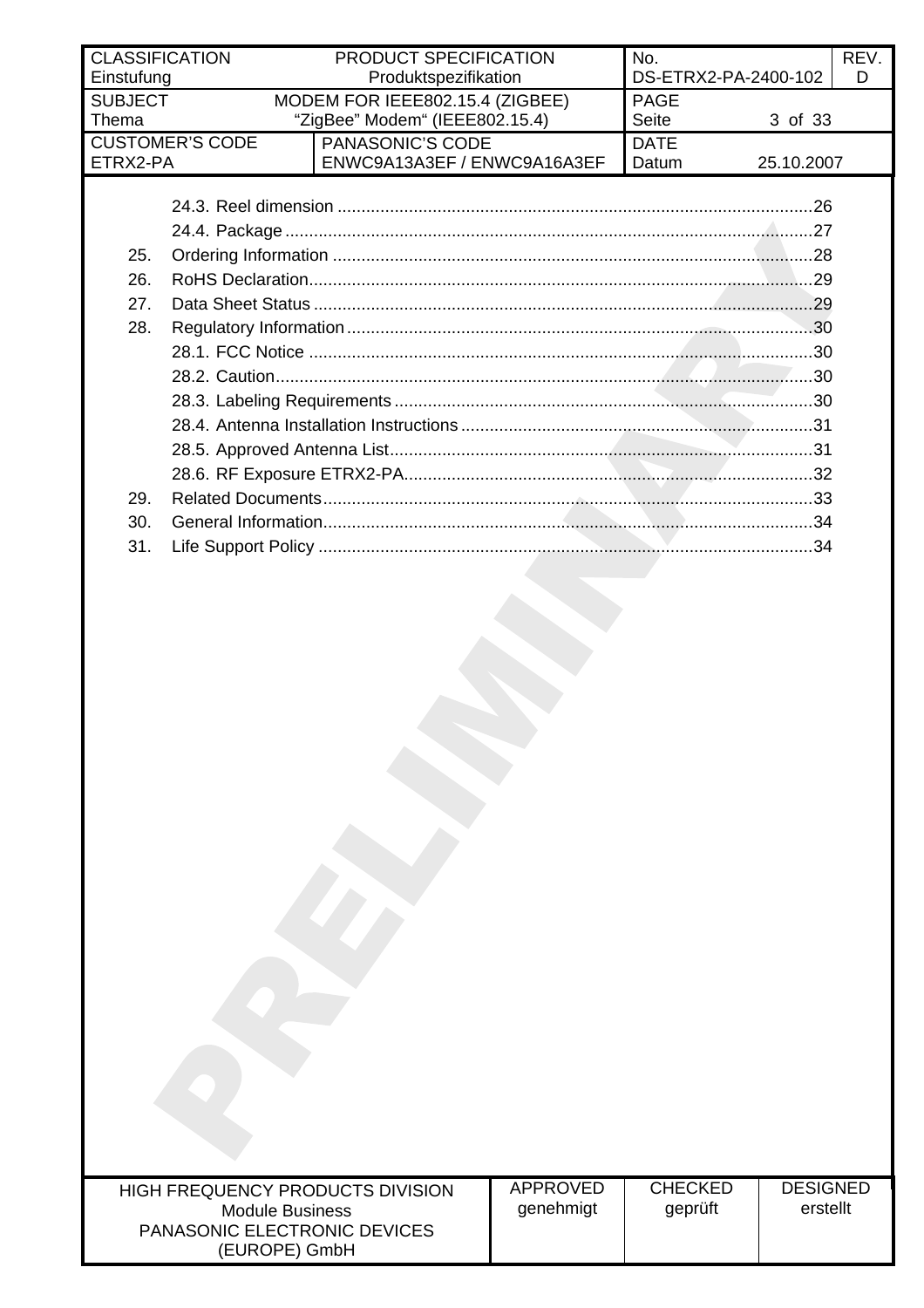<span id="page-3-0"></span>

| <b>CLASSIFICATION</b>  | <b>PRODUCT SPECIFICATION</b>    |                             | No.                  |            | <b>REV</b> |
|------------------------|---------------------------------|-----------------------------|----------------------|------------|------------|
| Einstufung             | Produktspezifikation            |                             | DS-ETRX2-PA-2400-102 |            | D          |
| <b>SUBJECT</b>         | MODEM FOR IEEE802.15.4 (ZIGBEE) |                             | PAGE                 |            |            |
| Thema                  | "ZigBee" Modem" (IEEE802.15.4)  |                             | Seite                | 4 of 33    |            |
| <b>CUSTOMER'S CODE</b> |                                 | <b>PANASONIC'S CODE</b>     | <b>DATE</b>          |            |            |
| ETRX2-PA               |                                 | ENWC9A13A3EF / ENWC9A16A3EF | Datum                | 25.10.2007 |            |

# 1. KEY FEATURES

Schlüsseleigenschaften

- short range 2,4GHz ISM band IEEE802.15.4 [\[1\]](#page-32-1) compliant transceiver
- Complete system based on the ZigBee ® compliant platform EM250 that combines the transceiver with a powerful, efficient industry proven 16-bit microprocessor with comprehensive hardware supported network-level debugging features
- designed specifically for use with EmberZNet, Embers ZigBee® compliant embedded mesh networking
- powerful 16-bit microprocessor
- 128k flash ROM and 5k of SRAM memory
- high Rx sensitivity of –97dBm at 1% Packet Error Rate
- *increased Tx output power setting range from -20dBm to +17dBm*
- Small size 20,5mm x 37,5mm x 2.8mm
- single port antenna terminal (pcb pad, U.FL socket or chip antenna versions available)
- Integrated ADC module with 12-bit resolution
- two 16-bit general purpose timers; one 16-bit sleep timer
- 17 GPIO pins with alternate functions
- two sleep modes for increased battery life
- low voltage detect/reset
- complies with ETSI EN300328 and FCC part15

#### 2. APPLICATIONS FOR THE MODULE Anwendungen für das Modul

- ZigBee® Coordinators,Routers and End Devices working in star and mesh networks
- Wireless sensor and actuator networks
- Remote control and wire replacement in industrial systems
- Building automation and control
- Inventory and logistics management
- HID (Human Interface Devices)
- Toys
- Home gateways

| <b>HIGH FREQUENCY PRODUCTS DIVISION</b> | ΑP |
|-----------------------------------------|----|
| Module Business                         | gc |
| <b>PANASONIC ELECTRONIC DEVICES</b>     |    |
| (EUROPE) GmbH                           |    |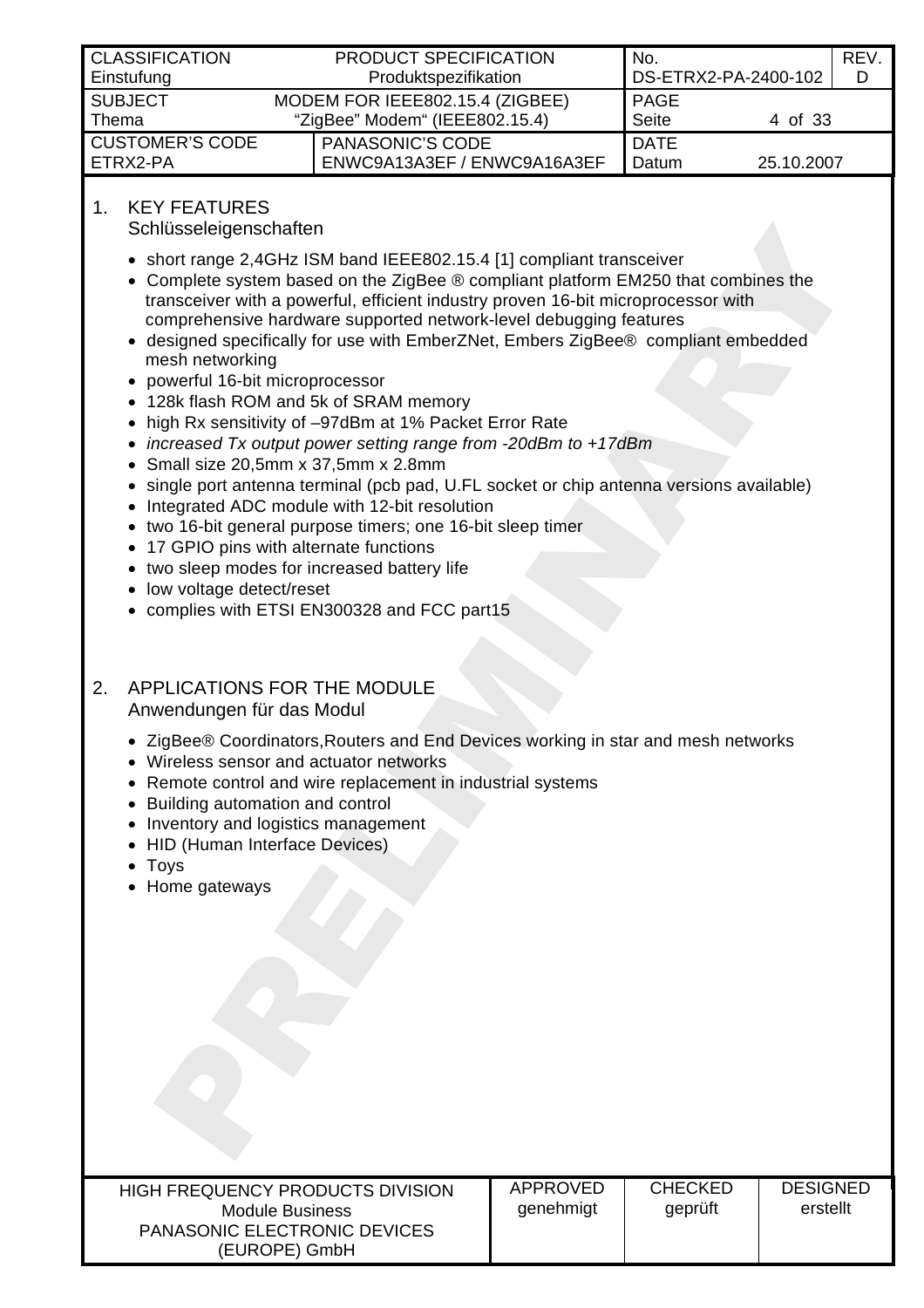<span id="page-4-0"></span>

| <b>CLASSIFICATION</b><br>Einstufung |                                                                   | <b>PRODUCT SPECIFICATION</b><br>Produktspezifikation   | No.<br>DS-ETRX2-PA-2400-102 |            | REV.<br>D |
|-------------------------------------|-------------------------------------------------------------------|--------------------------------------------------------|-----------------------------|------------|-----------|
| <b>SUBJECT</b><br>Thema             | MODEM FOR IEEE802.15.4 (ZIGBEE)<br>"ZigBee" Modem" (IEEE802.15.4) |                                                        | <b>PAGE</b><br><b>Seite</b> | 5 of 33    |           |
| <b>CUSTOMER'S CODE</b><br>ETRX2-PA  |                                                                   | <b>PANASONIC'S CODE</b><br>ENWC9A13A3EF / ENWC9A16A3EF | <b>DATE</b><br>Datum        | 25.10.2007 |           |

#### 3. DESCRIPTION OF THE MODULE Beschreibung des Moduls

ETRX2-PA contains the single chip EM250 [\[2\]](#page-32-2) from Ember Inc., a 24MHz reference crystal and RF frontend circuitry optimized for best RF performance. As single ended RF output the module is available with integrated antenna or 50ohms or U.FL male socket [\[3\]](#page-32-3) or 50 ohms pad terminal on the bottom of the module.

*Compared to ETRX2 the ETRX2-PA module allows extended range of operation by means of an integrated high efficieny power amplifier inserted in the Tx path.* 

*A low loss LTCC bandpassfilter for the 2,4GHz I.S.M. band has an effect on both Tx and Rx path. As a result for Rx mode the immunity against interferers (for example operating at 1,8 GHz) is improved compared to ETRX2.* 

Two additional hardware options are available on request:

#### 3.1. ON BOARD DC REGULATOR

Although the EM250 already contains a dc regulator internally, the module can be requested with an extra integrated onboard dc regulator. Some applications could benefit from this additional regulator because as of for example:

- (1) Further extension of the input voltage range or
- (2) Extented battery life by replacing the regulator within EM250 by a special ultra low quiescent current regulator or
- (3) allowing for operation on very noisy power supplies

Two different types of regulators can be chosen, a linear low dropout (LDO) type or a high efficiency switched buck regulator.

Depending on the power supply conditions of the application the optimum regulator can be selected on demand.

#### 3.2. ON BOARD REFERENCE CRYSTAL

A second option that is available is an on board 32,768kHz crystal reference. This option is provided for applications that require a precision reference clock.

Please contact the manufacturer if one of the options could be useful for your product design.

ETRX2-PA is used for ZigBee® ([www.zigbee.org\)](http://www.zigbee.org/) applications working with EmberZNetTM of Ember Inc. [\(www.ember.com\)](http://www.ember.com/). EmberZNetTM is a fully ZigBee® compliant networking stack. For code development Insight Desktop™, a comprehensive integrated development environment (IDE) and C-language compiler toolchain from Ember Inc. is required. Insight Desktop™ is part of Ember development kits and can currently be purchased together with programming adaptors as EM250 jumpstart kit at a price of USD 2500,- directly from Ember Inc. [\(www.ember.com\)](http://www.ember.com/).

| HIGH FREQUENCY PRODUCTS DIVISION    | APPROVED  | CHECKED | <b>DESIGNED</b> |
|-------------------------------------|-----------|---------|-----------------|
| Module Business                     | qenehmigt | geprüft | erstellt        |
| <b>PANASONIC ELECTRONIC DEVICES</b> |           |         |                 |
| (EUROPE) GmbH                       |           |         |                 |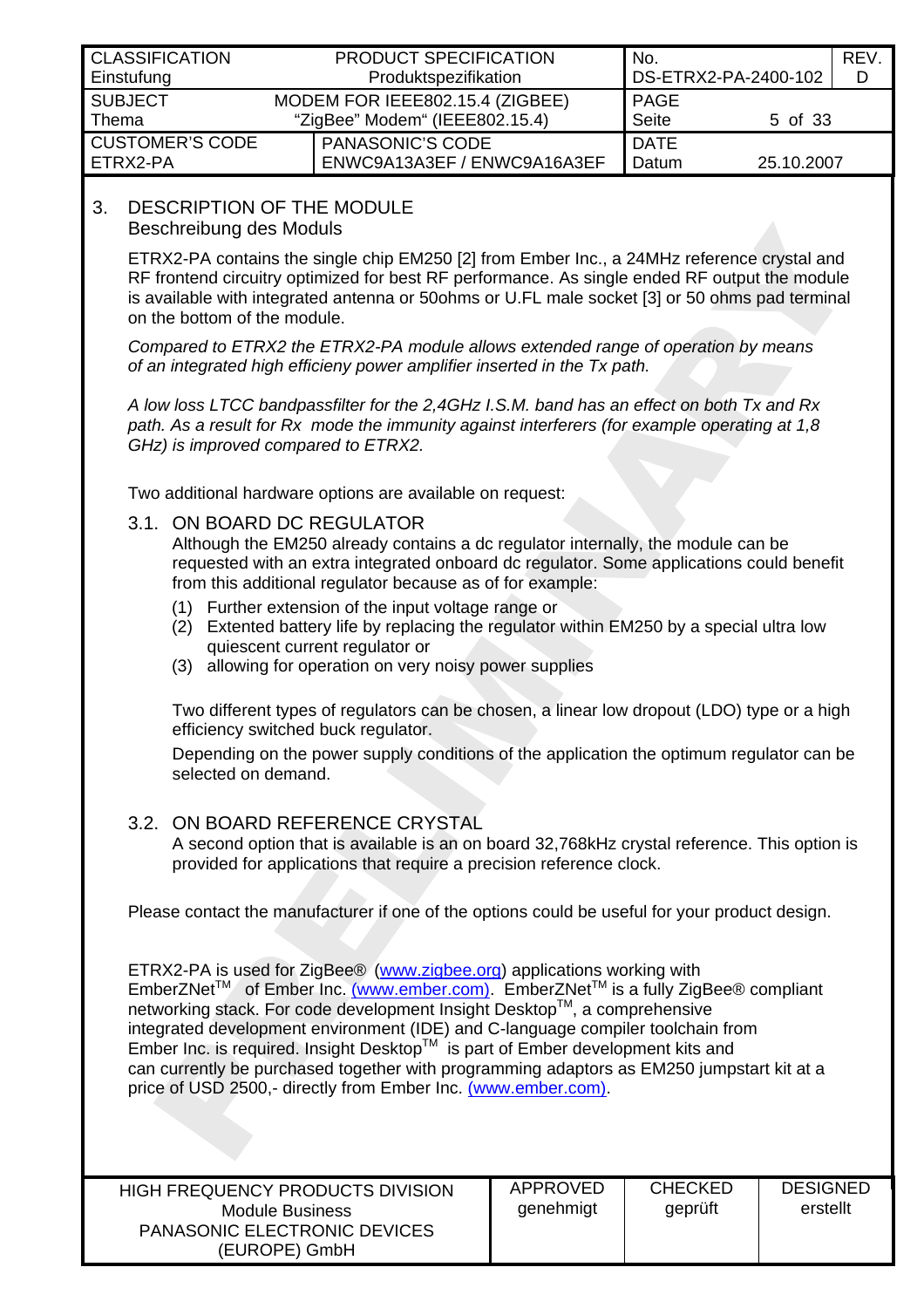<span id="page-5-0"></span>

| <b>CLASSIFICATION</b>  | <b>PRODUCT SPECIFICATION</b>    |                             | No.         |                      | REV. |
|------------------------|---------------------------------|-----------------------------|-------------|----------------------|------|
| Einstufung             | Produktspezifikation            |                             |             | DS-ETRX2-PA-2400-102 | D    |
| <b>SUBJECT</b>         | MODEM FOR IEEE802.15.4 (ZIGBEE) |                             | <b>PAGE</b> |                      |      |
| $\blacksquare$ Thema   | "ZigBee" Modem" (IEEE802.15.4)  |                             | Seite       | 6 of 33              |      |
| <b>CUSTOMER'S CODE</b> |                                 | PANASONIC'S CODE            | <b>DATE</b> |                      |      |
| I ETRX2-PA             |                                 | ENWC9A13A3EF / ENWC9A16A3EF | Datum       | 25.10.2007           |      |

When using ZigBee® technology for a product the following additional costs have to be taken into account:

- (1) Membership of the ZigBee® Alliance, as least as adopter member for US\$ 3.500,-.
- (2) The cost of a ZigBee® product certification at a testhouse (TÜV Rheinland) ranges from approximately US\$ 2.500,- to US\$ 10.000,-, depending on the implemented software.
- (3) Products qualifying for ZigBee® certification at the ZigBee® Alliance need a logo administration fee of US\$ 1000,- for the first product, and US\$ 500,- for each additional product.

For more details on ZigBee® software see also part [21.](#page-20-1)

4. SCOPE OF THIS DOCUMENT Umfang dieses Dokumentes

> This product specification applies to the ZigBee ready modem [ENWC9A13A3EF /](#page-27-1)  [ENWC9A16A3EF.](#page-27-1)

The last character indicates different versions (refer to part [28 Ordering Information\)](#page-27-1). The used chip is the EM250 from the US company Ember Inc. [www.ember.com](http://www.ember.com/).

Diese Produktionsunterlagen beziehen sich auf das ZigBee ready Modem [ENWC9A13A3EF /](#page-27-1)  [ENWC9A16A3EF.](#page-27-1)

Das letzte Zeichen bezeichnet verschiedene Versionen (Erklärung im Kapitel [25 Ordering](#page-27-1)  [Information\)](#page-27-1). Der verwendete ZigBee Chip ist EM250 der US Firma Ember Inc.

#### 5. HISTORY FOR THIS DOCUMENT Versionsverwaltung dieses Dokumentes

| Revision<br>Version | Date<br>Datum | <b>Modification / Remarks</b><br>Änderungen / Bemerkungen               |
|---------------------|---------------|-------------------------------------------------------------------------|
| A                   | 06.06.2007    | Preliminary                                                             |
| B                   | 13.06.2007    | Corrections based on review of Telegesis                                |
| C                   | 05.10.2007    | Updated parts 11 to 14 because of changed pcw and partslist (EMC issue) |
| D                   | 25.10.2007    | Due to FCC qualification update in chapter 28.1, 28.3, 28.4, 28.6.      |
|                     |               |                                                                         |
|                     |               |                                                                         |

| HIGH FREQUENCY PRODUCTS DIVISION<br>Module Business | APPROVED<br>genehmigt | <b>CHECKED</b><br>geprüft | <b>DESIGNED</b><br>erstellt |
|-----------------------------------------------------|-----------------------|---------------------------|-----------------------------|
| <b>PANASONIC ELECTRONIC DEVICES</b>                 |                       |                           |                             |
| (EUROPE) GmbH                                       |                       |                           |                             |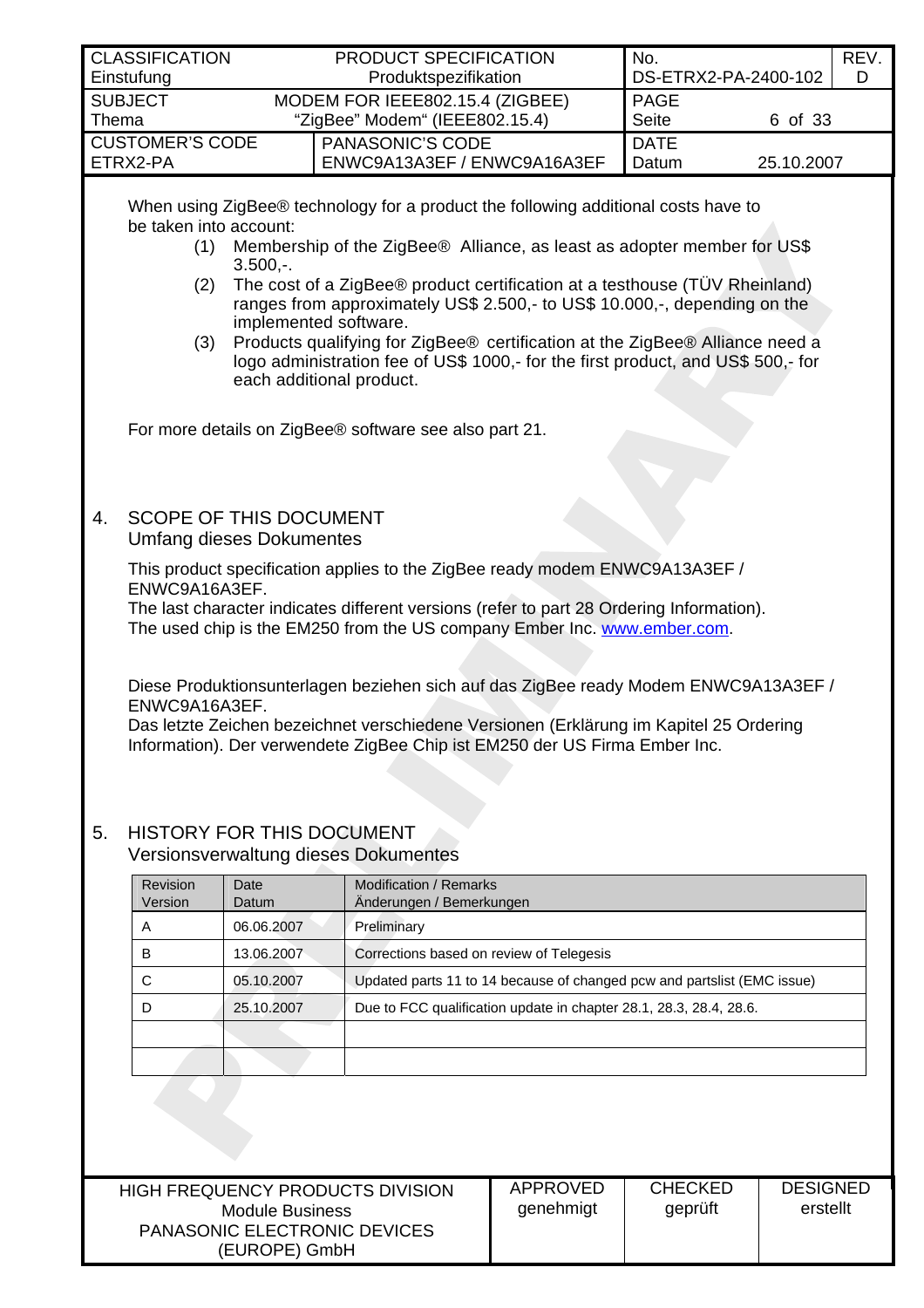<span id="page-6-0"></span>

The table below informs about the 38 module pin signals for direct SMD soldering of ETRX2-PA to the application board. The signal names are identical to the signal names of EM250, except for RF and VC1.

The pin numbers in brackets () are the related pins of the pin/header connector X5, which is only mounted for special plug versions.

| <b>Pin</b><br>No. | Pin<br>Name       | Signal<br>Name                                                     | Pin<br><b>Type</b> | Description                                                                                                                             |
|-------------------|-------------------|--------------------------------------------------------------------|--------------------|-----------------------------------------------------------------------------------------------------------------------------------------|
| 1(3)              | GND <sub>1</sub>  | <b>GND</b>                                                         | 1/O                | ground                                                                                                                                  |
| 2                 | <b>RF</b>         | <b>RF</b>                                                          | $\overline{U}$     | RF input/output terminal                                                                                                                |
| 3                 | GND <sub>3</sub>  | <b>GND</b>                                                         | 1/O                | ground                                                                                                                                  |
| 4(1)              | GPIO0             | GPIO <sub>0</sub><br><b>MOSI</b><br><b>MOSI</b><br><b>TMR1IA.1</b> | 1/O<br>O           | Digital I/O<br>SPI master data out of serial controller SC2<br>SPI slave data in of serial controller SC2<br>Capture Input A of Timer 1 |
| 5(2)              | <b>REG OUT</b>    | REG_OUT                                                            | $\circ$            | output of EM250 regulator voltage VREG_OUT <sup>(1)</sup>                                                                               |
| 6                 | GND <sub>2</sub>  | <b>GND</b>                                                         | 1/O                | ground                                                                                                                                  |
| 7(10)             | <b>VBAT</b>       | VBAT                                                               |                    | module dc supply voltage                                                                                                                |
| 8                 | GND <sub>3</sub>  | <b>GND</b>                                                         | 1/O                | ground                                                                                                                                  |
| 9(4)              | GPIO <sub>4</sub> | GPIO <sub>4</sub><br>ADC <sub>0</sub><br>PTI EN                    | 1/O<br>Analog<br>O | Digital I/O<br>ADC Input 0<br>Frame signal of Packet Trace Interface (PTI)                                                              |

| <b>HIGH FREQUENCY PRODUCTS DIVISION</b><br><b>Module Business</b><br><b>PANASONIC ELECTRONIC DEVICES</b> | APPROVED<br>genehmigt | <b>CHECKED</b><br>geprüft | <b>DESIGNED</b><br>erstellt |
|----------------------------------------------------------------------------------------------------------|-----------------------|---------------------------|-----------------------------|
| (EUROPE) GmbH                                                                                            |                       |                           |                             |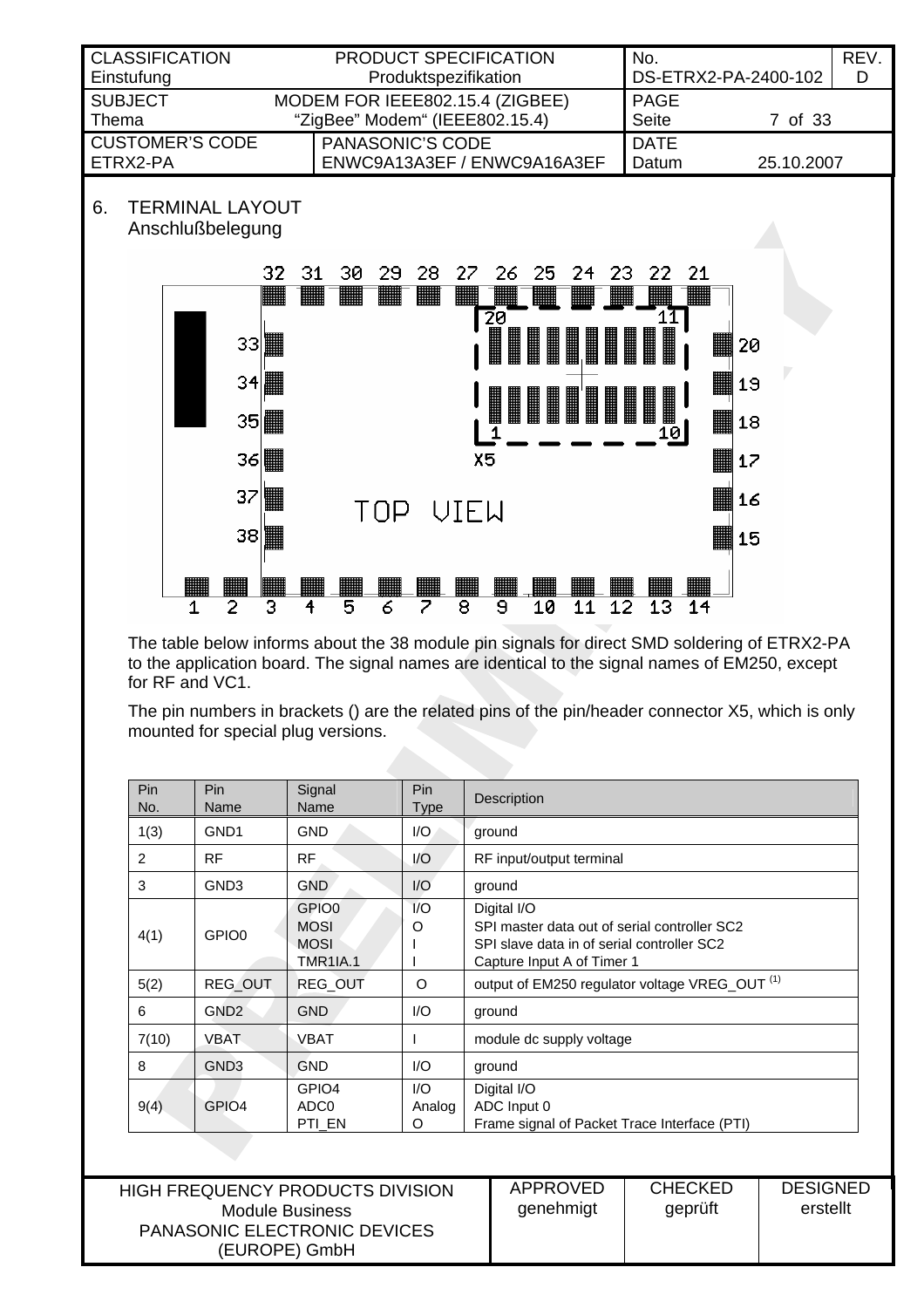| <b>CLASSIFICATION</b><br>Einstufung  | <b>PRODUCT SPECIFICATION</b><br>No.<br>DS-ETRX2-PA-2400-102<br>Produktspezifikation |                                                                                  |                      |            | REV.<br>D |
|--------------------------------------|-------------------------------------------------------------------------------------|----------------------------------------------------------------------------------|----------------------|------------|-----------|
| <b>SUBJECT</b><br>Thema              |                                                                                     | MODEM FOR IEEE802.15.4 (ZIGBEE)<br><b>PAGE</b><br>"ZigBee" Modem" (IEEE802.15.4) |                      | 8 of 33    |           |
| <b>CUSTOMER'S CODE</b><br>I FTRX2-PA |                                                                                     | <b>PANASONIC'S CODE</b><br>ENWC9A13A3EF / ENWC9A16A3EF                           | <b>DATE</b><br>Datum | 25.10.2007 |           |

| Pin<br>No. | Pin<br>Name        | Signal<br>Name                        | Pin<br><b>Type</b> | Description                                                       |
|------------|--------------------|---------------------------------------|--------------------|-------------------------------------------------------------------|
|            |                    | GPIO <sub>5</sub>                     |                    | Digital I/O                                                       |
|            | GPIO <sub>5</sub>  | ADC1                                  | I/O<br>Analog      | ADC Input 1                                                       |
| 10(5)      |                    | PTI_DATA                              | O                  | Data signal of Packet Trace Interface (PTI)                       |
|            |                    | GPIO <sub>3</sub>                     | I/O                | Digital I/O                                                       |
| 11(6)      | GPIO <sub>3</sub>  | <b>SSEL</b>                           |                    | SPI slave select of Serial Controller SC2                         |
|            |                    | <b>TMR1IB.1</b>                       | ı                  | Capture Input B of Timer 1                                        |
|            |                    | GPIO <sub>2</sub>                     | I/O                | Digital I/O                                                       |
|            |                    | <b>MSCLK</b>                          | O                  | SPI master clock of Serial Controller SC2                         |
| 12(7)      | GPIO <sub>2</sub>  | <b>MSCLK</b>                          | L                  | SPI slave clock of Serial Controller SC2                          |
|            |                    | <b>SCL</b>                            | I/O                | I <sup>2</sup> C clock of Serial Controller SC2                   |
|            |                    | <b>TMR2IB.2</b>                       |                    | Capture Input B of Timer 2                                        |
|            |                    | GPIO1                                 | I/O                | Digital I/O                                                       |
|            |                    | <b>MISO</b>                           | I.                 | SPI master data in of Serial Controller SC2                       |
| 13(8)      | GPIO1              | <b>MISO</b>                           | O                  | SPI slave data out of Serial Controller SC2                       |
|            |                    | <b>SDA</b>                            | I/O                | I <sup>2</sup> C data of Serial Controller SC2                    |
|            |                    | <b>TMR2IA.2</b>                       |                    | Capture Input A of Timer 2                                        |
|            |                    | GPIO12                                | I/O                |                                                                   |
|            | GPIO12             | <b>RTS</b>                            | O                  | Digital I/O<br><b>UART RTS handshake of Serial Controller SC1</b> |
| 14(9)      |                    |                                       |                    |                                                                   |
|            |                    | <b>TMR2IB.1</b>                       |                    | Capture Input B for Timer 2                                       |
| 15         | GND4               | <b>GND</b>                            | I/O                | ground                                                            |
| 16         | SIF_CLK            | SIF_CLK                               | T                  | Serial interface, clock (internal pull-down)                      |
| 17         | SIF_MISO           | SIF_MISO                              | O                  | Serial interface, master in / slave out                           |
|            |                    |                                       |                    | Serial interface, master out / slave in.                          |
|            |                    |                                       |                    | In order to guarantee the deep sleep current limits as            |
| 18         | SIF_MOSI           | SIF_MOSI                              | I                  | specified this pin has to be pulled to GND externally, typically  |
|            |                    |                                       |                    | with a 10 kiloohms resistor.                                      |
|            |                    |                                       |                    | Serial interface, load strobe                                     |
| 19         | SIF_LOADB          | SIF_LOADB                             | I/O                | (open-collector with internal pull-up)                            |
| 20         | GND <sub>5</sub>   | <b>GND</b>                            | I/O                | ground                                                            |
|            |                    |                                       |                    |                                                                   |
|            |                    | GPIO <sub>6</sub><br>ADC <sub>2</sub> | I/O                | Digital I/O<br>ADC Input 2                                        |
| 21(11)     | GPIO <sub>6</sub>  | <b>TMR2CLK</b>                        | Analog<br>1        | External clock input of Timer 2                                   |
|            |                    | <b>TMR1ENMSK</b>                      |                    | External enable mask of Timer 1                                   |
|            |                    |                                       |                    |                                                                   |
|            |                    | GPIO11                                | I/O                | Digital I/O                                                       |
| 22(12)     | GPIO11             | <b>CTS</b>                            |                    | UART CTS handshake of Serial Controller SC1                       |
|            |                    | <b>MCLK</b>                           | O                  | SPI master clock of Serial Controller SC1                         |
|            |                    | <b>TMR2IA.1</b>                       | L                  | Capture Input A of Timer 2                                        |
|            |                    | GPIO13                                | I/O                | Digital I/O                                                       |
| 23(13)     | GPIO <sub>13</sub> | TMR2OA                                | O                  | Waveform Output A of Timer 2                                      |
|            |                    | <b>TMR1IA.3</b>                       | L                  | Capture Input A of Timer 1                                        |
| 24(14)     | <b>RESET</b>       | <b>RESET</b>                          | L                  | active low module reset (internal pull-up)                        |
|            |                    | GPIO14                                | I/O                | Digital I/O                                                       |
|            |                    | TMR2OB                                | O                  | Waveform Output B of Timer 2                                      |
| 25(15)     | GPIO14             | <b>TMR1IB.3</b>                       | I                  | Capture Input B of Timer 1                                        |
|            |                    | <b>IRQB</b>                           |                    | External interrupt source B                                       |

| HIGH FREQUENCY PRODUCTS DIVISION    | APPROVED  | <b>CHECKED</b> | <b>DESIGNED</b> |
|-------------------------------------|-----------|----------------|-----------------|
| Module Business                     | qenehmigt | geprüft        | erstellt        |
| <b>PANASONIC ELECTRONIC DEVICES</b> |           |                |                 |
| (EUROPE) GmbH                       |           |                |                 |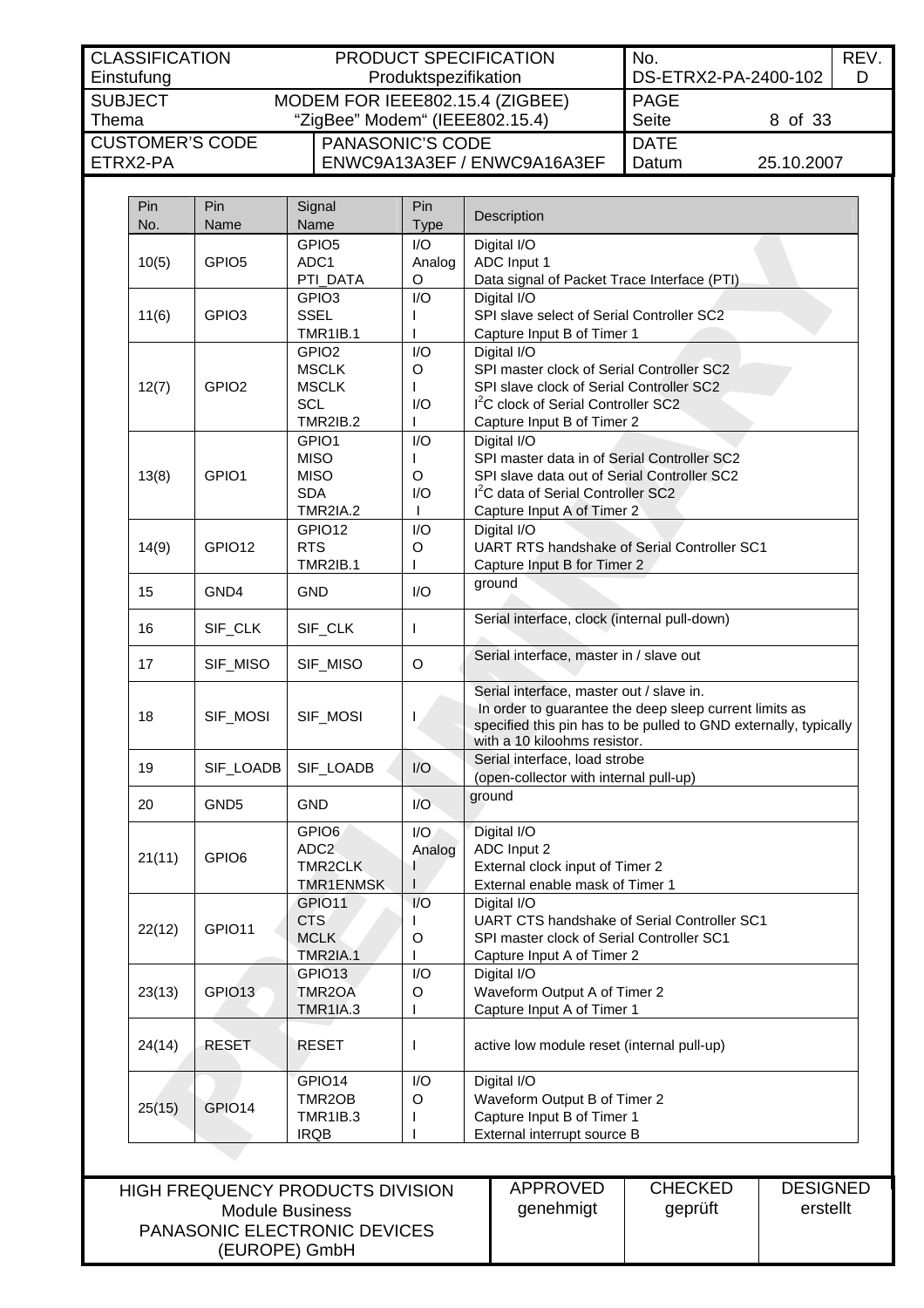| <b>CLASSIFICATION</b>  | <b>PRODUCT SPECIFICATION</b>    | No.                  | REV. |
|------------------------|---------------------------------|----------------------|------|
| Einstufung             | Produktspezifikation            | DS-ETRX2-PA-2400-102 |      |
| <b>SUBJECT</b>         | MODEM FOR IEEE802.15.4 (ZIGBEE) | <b>PAGE</b>          |      |
| Thema                  | "ZigBee" Modem" (IEEE802.15.4)  | Seite<br>9 of 33     |      |
| <b>CUSTOMER'S CODE</b> | <b>PANASONIC'S CODE</b>         | <b>DATE</b>          |      |
| I FTRX2-PA             | ENWC9A13A3EF / ENWC9A16A3EF     | 25.10.2007<br>Datum  |      |

| Pin<br>No. | Pin<br>Name        | Signal<br>Name                                                                 | Pin<br>Type              | Description                                                                                                                                                                                |
|------------|--------------------|--------------------------------------------------------------------------------|--------------------------|--------------------------------------------------------------------------------------------------------------------------------------------------------------------------------------------|
| 26(16)     | GPIO <sub>8</sub>  | GPIO <sub>8</sub><br>VREF_OUT<br>TMR1CLK<br>TMR2ENMSK<br><b>IRQA</b>           | I/O<br>Analog            | Digital I/O<br>ADC reference output<br>External clock input of Timer 1<br>External enable mask of Timer 2<br>External interupt source A                                                    |
| 27(18)     | GPIO9              | GPIO <sub>9</sub><br><b>TXD</b><br><b>MO</b><br><b>MSDA</b><br><b>TMR1IA.2</b> | I/O<br>O<br>O<br>1/O     | Digital I/O<br>UART transmit data of Serial Controller SC1<br>SPI master data out of Serial Controller SC1<br>I <sup>2</sup> C data of Serial Controller SC2<br>Capture Input A of Timer 1 |
| 28(17)     | GPIO10             | GPIO10<br><b>RXD</b><br>MI<br><b>MSCL</b><br><b>TMR1IB.2</b>                   | I/O<br>I/O               | Digital I/O<br>UART receive data of Serial Controller SC1<br>SPI master data in of Serial Controller SC1<br>1 <sup>2</sup> C clock of Serial Controller SC1<br>Capture Input B of Timer 2  |
| 29         | GND <sub>6</sub>   | <b>GND</b>                                                                     | I/O                      | ground                                                                                                                                                                                     |
| 30(19)     | GPIO15             | GPIO15<br>TMR1OA<br>TMR2IA.3<br><b>IRQC</b>                                    | I/O<br>O                 | Digital I/O<br>Waveform Output A of Timer 1<br>Capture Input A of Timer 2<br>External interrupt source C                                                                                   |
| 31(20)     | GPIO <sub>16</sub> | GPIO16<br>TMR1OB<br><b>TMR2IB.3</b><br><b>IRQD</b>                             | I/O<br>O                 | Digital I/O<br>Waveform Output B of Timer 1<br>Capture Input B of Timer 2<br>External interrupt source D                                                                                   |
| 32         | GND7               | <b>GND</b>                                                                     | 1/O                      | ground                                                                                                                                                                                     |
| 33         | VC <sub>1</sub>    | <b>VCONT</b>                                                                   | O                        | Do not connect.<br>Internal control voltage for the power amplifier <sup>(2)</sup>                                                                                                         |
| 34         | GND <sub>8</sub>   | <b>GND</b>                                                                     | I/O                      | ground                                                                                                                                                                                     |
| 35         | GND9               | <b>GND</b>                                                                     | I/O                      | ground                                                                                                                                                                                     |
| 36         | GND <sub>10</sub>  | <b>GND</b>                                                                     | 1/O                      | ground                                                                                                                                                                                     |
| 37         | GND11              | <b>GND</b>                                                                     | I/O                      | ground                                                                                                                                                                                     |
| 38         | GPIO7              | GPIO7<br>ADC <sub>3</sub><br>REG_EN                                            | I/O<br>Analog<br>$\circ$ | Digital I/O<br>ADC Input 3<br>External regulator open collector output                                                                                                                     |

#### Notes:

<span id="page-8-0"></span>(1) In case the onboard regulator option is mounted this pin is connected to the output voltage of the onboard regulator option and NOT to the output voltage VREG\_OUT of the EM250.

(2) VCONT is the internal amplifier gain control voltage, resistive external loading to ground can reduce the amplifier gain and therefore lower the maximum available module Tx output power. For most of the applications this pin is NOT connected and the amplifier is working at maximum gain.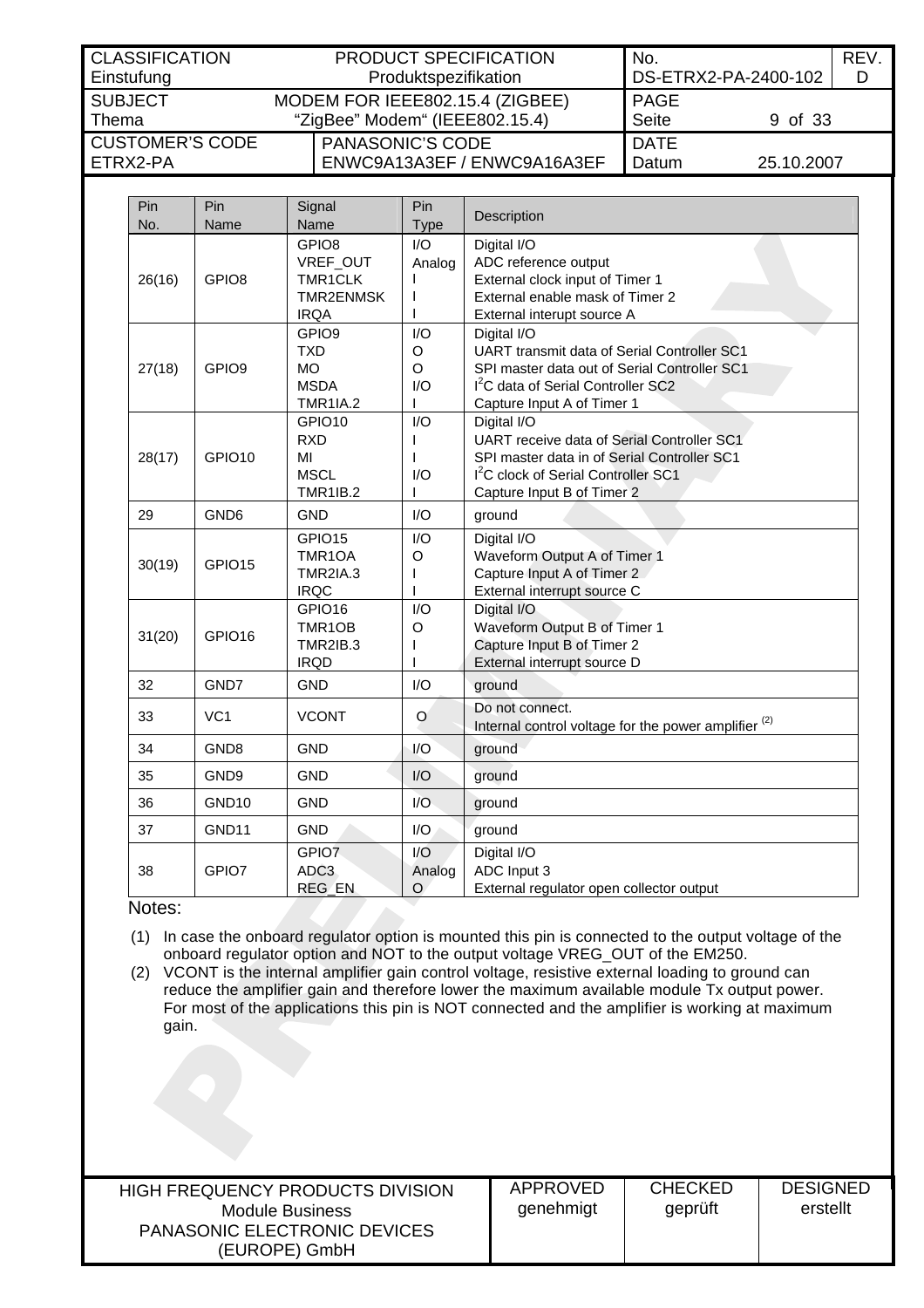<span id="page-9-0"></span>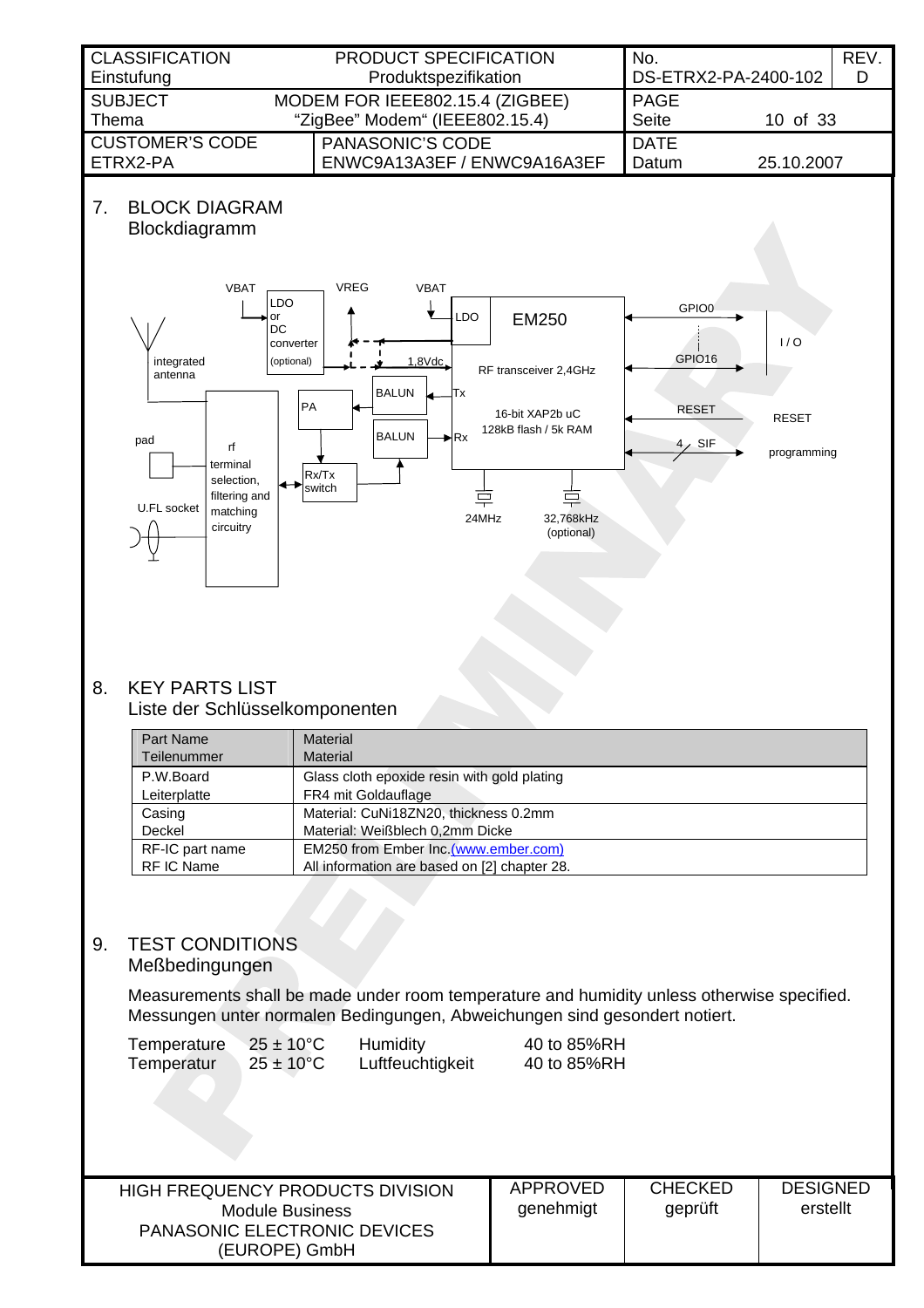<span id="page-10-0"></span>

| <b>CLASSIFICATION</b><br>Einstufung | PRODUCT SPECIFICATION<br>Produktspezifikation |                                                                   | No.<br>DS-ETRX2-PA-2400-102 |            | REV.<br>D |
|-------------------------------------|-----------------------------------------------|-------------------------------------------------------------------|-----------------------------|------------|-----------|
| <b>SUBJECT</b><br>Thema             |                                               | MODEM FOR IEEE802.15.4 (ZIGBEE)<br>"ZigBee" Modem" (IEEE802.15.4) | <b>PAGE</b><br><b>Seite</b> | 11 of 33   |           |
| <b>CUSTOMER'S CODE</b><br>ETRX2-PA  |                                               | <b>PANASONIC'S CODE</b><br>ENWC9A13A3EF / ENWC9A16A3EF            | <b>DATE</b><br>Datum        | 25.10.2007 |           |

#### 10. ABSOLUTE MAXIMUM RATINGS Absolute Grenzwerte

The maximum ratings may not be exceeded under any circumstances, not even momentarily and individually, as permanent damage to the module will result.

| No. | <b>Item</b><br>Punkt                                                                                          | Symbol<br>Zeichen              | Absolute Maximum Ratings<br><b>Absolute Grenzwerte</b> | Unit<br>Einheit |
|-----|---------------------------------------------------------------------------------------------------------------|--------------------------------|--------------------------------------------------------|-----------------|
|     | Supply voltage                                                                                                | V <sub>BAT</sub>               | $-0.1$ to $+3.5$                                       | Vdc             |
| 2   | Voltage on any GPIO[16:0],<br>SIF_CLK, SIF_MISO,<br>SIF_MOSI, SIF_LOADB,<br>OSC32A, OSC32B, RESET,<br>REG_OUT | $V_{in}$                       | $-0.3$ to $V_{BAT} + 0.3$                              | Vdc             |
| 3   | Storage temperature range                                                                                     | $T_{\text{stg}}$               | $-40$ to $+105$                                        | °C              |
| 4   | Operating temperature range                                                                                   | $T_{op}$                       | $-40$ to $+85$                                         | °C              |
| 5   | Input RF level                                                                                                | $P_{\text{max}}$               | 0                                                      | dBm             |
| 6   | ESD on any pin $(1)$ according to<br>Human Body Model (HBM)<br>circuit description                            | <b>V</b> <sub>THHBM</sub>      | ±2                                                     | kV              |
|     | Lead temperature<br>Löttemperatur                                                                             | ${\mathsf T}_{\mathsf{Death}}$ | T.B.D.                                                 | °C              |

#### Notes:

<span id="page-10-2"></span>(1) Input must be current limited to the value specified.

## <span id="page-10-1"></span>11. OPERATING CONDITIONS Betriebsbedingungen

| No. | Item                                                                                 | Condition / Remark                                       | Symbol                                                  |                | Value |                    |                 |
|-----|--------------------------------------------------------------------------------------|----------------------------------------------------------|---------------------------------------------------------|----------------|-------|--------------------|-----------------|
|     |                                                                                      |                                                          |                                                         | Min            | Typ   | Max                |                 |
| 1   | Supply voltage                                                                       | The typical value<br>is recommended                      | <b>V<sub>DD</sub></b>                                   | 2.7            | 3.3   | 3.5                | Vdc             |
| 2   | RF Input Frequency                                                                   |                                                          | $f_{\rm C}$                                             | 2405           |       | 2480               | <b>MHz</b>      |
| 3   | <b>RF Input Power</b>                                                                |                                                          | PIN                                                     |                |       | $\Omega$           | dB <sub>m</sub> |
| 4   | EM250 Tx power mode<br>setting                                                       |                                                          | NORMAL MODE or BOOST MODE <sup>(1)</sup><br>external PA |                |       |                    | and             |
| 5   | EM250 Tx output power<br>setting                                                     | Channels 1-14                                            | POUTSET                                                 | $-43$          |       | $+3$               | dBm             |
| 6   | EM250 Tx output power<br>setting $^{(2)}$                                            | Channel 0                                                | POUTSET                                                 | $-43$          |       | $-3$               | dBm             |
| 7   | EM250 Tx output power<br>setting $(2)$                                               | Channel 15                                               | <b>POUTSET</b>                                          | $-43$          |       | $-14$              | dBm             |
| 8   | To 5. corresponding typical<br>module output power.<br>For more details see part 14. | Channels 1-14<br><b>NORMAL MODE</b><br><b>BOOST MODE</b> | POUT                                                    | $-22$<br>$-21$ |       | $+17,5$<br>$+18,5$ | dBm<br>dBm      |
| 9   | Allowed Tx duty cycle                                                                | Maximum output<br>power set and 0dBi                     |                                                         |                |       | 10                 | $\%$            |

|                                     | APPROVED  | <b>CHECKED</b> | <b>DESIGNED</b> |
|-------------------------------------|-----------|----------------|-----------------|
| HIGH FREQUENCY PRODUCTS DIVISION    |           |                |                 |
| Module Business                     | genehmigt | geprüft        | erstellt        |
| <b>PANASONIC ELECTRONIC DEVICES</b> |           |                |                 |
| (EUROPE) GmbH                       |           |                |                 |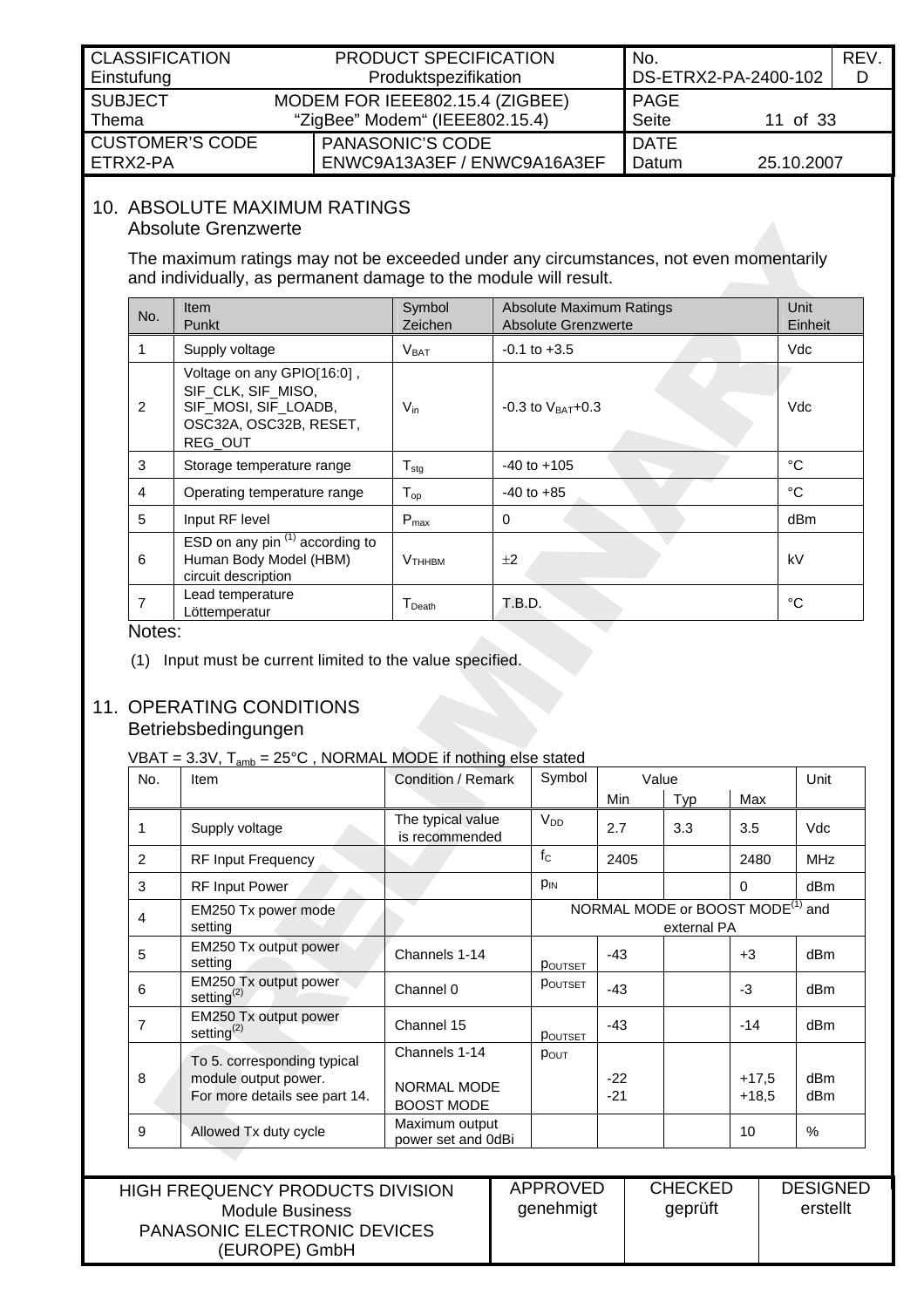<span id="page-11-0"></span>

| <b>CLASSIFICATION</b> |                                 | <b>PRODUCT SPECIFICATION</b>   | No.                  |            | REV. |
|-----------------------|---------------------------------|--------------------------------|----------------------|------------|------|
| Einstufung            | Produktspezifikation            |                                | DS-ETRX2-PA-2400-102 |            |      |
| <b>SUBJECT</b>        | MODEM FOR IEEE802.15.4 (ZIGBEE) |                                | <b>PAGE</b>          |            |      |
| Thema                 |                                 | "ZigBee" Modem" (IEEE802.15.4) | <b>Seite</b>         | 12 of 33   |      |
| CUSTOMER'S CODE       |                                 | <b>PANASONIC'S CODE</b>        | <b>DATE</b>          |            |      |
| FTRX2-PA              |                                 | ENWC9A13A3EF / ENWC9A16A3EF    | Datum                | 25.10.2007 |      |

| No. | <b>Item</b>                 | Condition / Remark                  | Symbol           | Value               |     |                     | Unit       |
|-----|-----------------------------|-------------------------------------|------------------|---------------------|-----|---------------------|------------|
|     |                             |                                     |                  | Min                 | Typ | Max                 |            |
|     |                             | Antenna <sup>(3)</sup>              |                  |                     |     |                     |            |
| 10  | Logic Input Voltage Low     |                                     | POUTT            | 0                   |     | 0.2x<br><b>VBAT</b> |            |
| 11  | Logic Input Voltage High    |                                     | Vıн              | 0.8x<br><b>VBAT</b> |     | <b>VBAT</b>         | V          |
| 12  | SPI clock rate              | The typical value is<br>recommended | f <sub>SPI</sub> |                     |     | $12 \,$             | <b>MHz</b> |
| 13  | Operating temperature range |                                     | $T_{op}$         | $-40$               |     | $+85$               | °C         |

Notes: ETRX2-PA is designed to comply to the standards and regulations listed in part 29.

The conditions for compliance are:

BOOST MODE is allowed with some restrictions :

In order to stay within the output power limits 20dBm (EN300 328) and -30dBm PSD mask absolute (IEEE802.15.4) the power setting value is limited to 0dBm maximum for supply voltages above 3,3Vdc or operating temperatures below 0°C.

- (1) On the lowest channel 0 (2405MHz) and the highest channel 15 (2480MHz) the maximum allowed output power settings are limited to the maximum values stated above in order to not exceed the the spectral power density limits at the 2,4GHz I.S.M. band edges under extreme conditions as stated in part 4.3.3 "Frequency Range" of [\[1\]](#page-32-1)
- (2) With these settings and duty cycles below 10% the limits for "Maximum Spectral Output Power density" according to part 4.3.2 of [\[1\]](#page-32-1) are not exceeded. For lower antenna gain and/or lower Tx output power the duty cycle may be increased according to the formula in [\[1\].](#page-32-1)

## 12. DC ELECTRICAL CHARACTERISTICS

conditions: VBAT =  $3.3V$ ,  $T_{amb}$  =  $25^{\circ}$ C, NORMAL MODE if nothing else stated

| No.            | <b>Item</b>                                            | Condition / Remark                           | Symbol                  | Value |            |                | Unit |
|----------------|--------------------------------------------------------|----------------------------------------------|-------------------------|-------|------------|----------------|------|
|                |                                                        |                                              |                         | Min   | <b>Typ</b> | Max            |      |
| 1              | Module supply voltage VBAT                             |                                              | $V_{\text{BAT}}$        | 2.7   | 3.3        | 3.5            | Vdc  |
| $\overline{2}$ | Internal regulated core voltage                        | connected to<br>REG_OUT pin 2 <sup>(1)</sup> | <b>V<sub>CORE</sub></b> | 1.7   | 1.8        | 1.9            | Vdc  |
| 3              | Quiescent current, excluding<br>internal RC oscillator |                                              | <b>I</b> SLEEP          |       | 0.8        | 3.0            | uA   |
| 4              | Quiescent current, including<br>32,768kHz oscillator   |                                              | <b>I</b> SLEEP          |       | 1.5        | 3.5            | uA   |
| 5              | Transmit current consumption                           | +17,5dBm module output<br>power              | <b>ITXVBAT</b>          |       | 106        | 120            | mA   |
| 6              | Transmit current consumption<br><b>BOOST MODE</b>      | +18,5dBm module output<br>power              | <b>ITXVBAT</b>          |       | 121        | 120            | mA   |
| $\overline{7}$ | Transmit current consumption                           | +10dBm module output<br>power                | <b>ITXVBAT</b>          |       | 63         |                | mA   |
| 8              | Transmit current consumption                           | +0dBm module output<br>power                 | <b>ITXVBAT</b>          |       | 56         |                | mA   |
| 9              | Receive current consumption                            | total                                        | $I_{RX}$                |       | 37         |                | mA   |
| 10             | External load on internal                              | connected to                                 | <b>IREG OUT</b>         |       |            | $\overline{2}$ | mA   |

| <b>HIGH FREQUENCY PRODUCTS DIVISION</b> | APPROVED  | <b>CHECKED</b> | <b>DESIGNED</b> |
|-----------------------------------------|-----------|----------------|-----------------|
| Module Business                         | genehmigt | geprüft        | erstellt        |
| <b>PANASONIC ELECTRONIC DEVICES</b>     |           |                |                 |
| (EUROPE) GmbH                           |           |                |                 |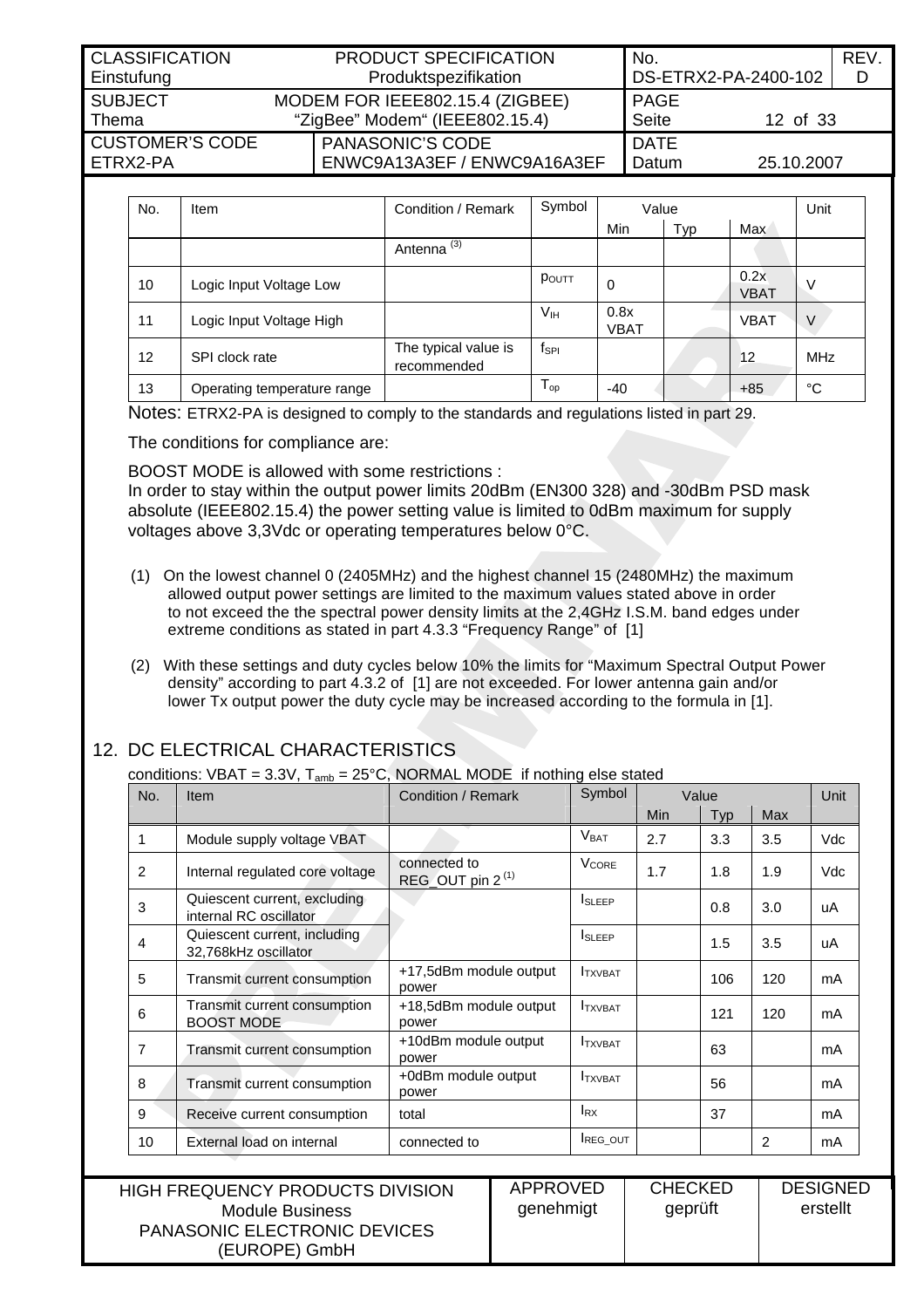<span id="page-12-0"></span>

| <b>CLASSIFICATION</b><br>Einstufung  |                                                                   | <b>PRODUCT SPECIFICATION</b><br>Produktspezifikation   | No.<br>DS-ETRX2-PA-2400-102 |            | REV.<br>D |
|--------------------------------------|-------------------------------------------------------------------|--------------------------------------------------------|-----------------------------|------------|-----------|
| <b>SUBJECT</b><br>Thema              | MODEM FOR IEEE802.15.4 (ZIGBEE)<br>"ZigBee" Modem" (IEEE802.15.4) |                                                        | <b>PAGE</b><br><b>Seite</b> | 13 of 33   |           |
| <b>CUSTOMER'S CODE</b><br>I ETRX2-PA |                                                                   | <b>PANASONIC'S CODE</b><br>ENWC9A13A3EF / ENWC9A16A3EF | <b>DATE</b><br>Datum        | 25.10.2007 |           |

| No. | Item                                                     | <b>Condition / Remark</b>    | Symbol                                          | Value                |     |                      | Unit       |
|-----|----------------------------------------------------------|------------------------------|-------------------------------------------------|----------------------|-----|----------------------|------------|
|     |                                                          |                              |                                                 | Min                  | Typ | Max                  |            |
|     | regulated core voltage                                   | REG_OUT pin 2 <sup>(1)</sup> |                                                 |                      |     |                      |            |
| 10  | Input voltage for logic 0                                |                              | $V_{IL}$                                        | $\Omega$             |     | 0.2x<br><b>VBAT</b>  | Vdc        |
| 11  | input voltage for logic 1                                |                              | V <sub>IH</sub>                                 | 0.8x<br><b>VBAT</b>  |     | <b>VBAT</b>          | <b>Vdc</b> |
| 12  | Input current for logic 0                                |                              | Ι'n.                                            |                      |     | $-0.5$               | uA         |
| 13  | input current for logic 1                                |                              | $I_{\rm IH}$                                    |                      |     | 0.5                  | uA         |
| 14  | input pull-up resistor value                             |                              | R <sub>IPU</sub>                                |                      | 30  |                      | $k\Omega$  |
| 15  | input pull-down resistor value                           |                              | $R_{\text{IPD}}$                                |                      | 30  |                      | $k\Omega$  |
| 16  | Output voltage for logic 0                               |                              | $V_{OL}$                                        | $\Omega$             |     | 0.18x<br><b>VBAT</b> | <b>Vdc</b> |
| 17  | Output voltage for logic 1                               |                              | $V_{OH}$                                        | 0.82x<br><b>VBAT</b> |     | <b>VBAT</b>          | <b>Vdc</b> |
| 18  | Output source current<br>(standard current pad)          |                              | <b>l</b> o <sub>HS</sub>                        |                      |     | $\overline{4}$       | mA         |
| 19  | Output sink current<br>(standard current pad)            |                              | $I_{OLS}$                                       |                      |     | 4                    | mA         |
| 20  | Output source current (high<br>current pad: GPIO[16:13]) |                              | I <sub>OHH</sub>                                |                      |     | 8                    | mA         |
| 21  | Output sink current (high<br>current pad: GPIO[16:13])   |                              | <b>IOLH</b>                                     |                      |     | 8                    | mA         |
| 22  | Total output current<br>for I/O pads                     |                              | $I_{OH}$ +<br>$I_{OL}$                          |                      |     | 40                   | mA         |
| 23  | Input voltage threshold for<br>OSC32A                    |                              | $\mathsf{V}_{\mathsf{I}\mathsf{H}\_}\mathsf{L}$ | 0.2                  |     | 0.8x<br><b>VBAT</b>  | Vdc        |
| 24  | Output voltage level for VC1                             |                              | $V_{OH\_L}$                                     | 0.18x<br><b>VBAT</b> |     | 0.82x<br><b>VBAT</b> | Vdc        |

<span id="page-12-1"></span>(1) For more information about the internal regulated core voltage refer to part 5.7 in [\[2\].](#page-32-2) As the internal regulated core voltage at REG\_OUT mainly feeds circuitry on ETRX2-PA, the REG\_OUT module pin may only be slightly loaded and without feeding noise to REG\_OUT. In case the dc regulator option is mounted REG\_OUT is connected to the regulator option output instead and the internal regulated core voltage is not accessible.

# 13. A/D CONVERTER CHARACTERISTICS

| No | Item                                      |                                              |
|----|-------------------------------------------|----------------------------------------------|
|    | ATD characteristics                       | refer to datasheet EM250 part 5.5 ADC Module |
|    | ATD timing/performance<br>characteristics | refer to datasheet EM250 part 5.5 ADC Module |

| HIGH FREQUENCY PRODUCTS DIVISION    | APPROVED  | <b>CHECKED</b> | <b>DESIGNED</b> |
|-------------------------------------|-----------|----------------|-----------------|
| Module Business                     | genehmigt | geprüft        | erstellt        |
| <b>PANASONIC ELECTRONIC DEVICES</b> |           |                |                 |
| (EUROPE) GmbH                       |           |                |                 |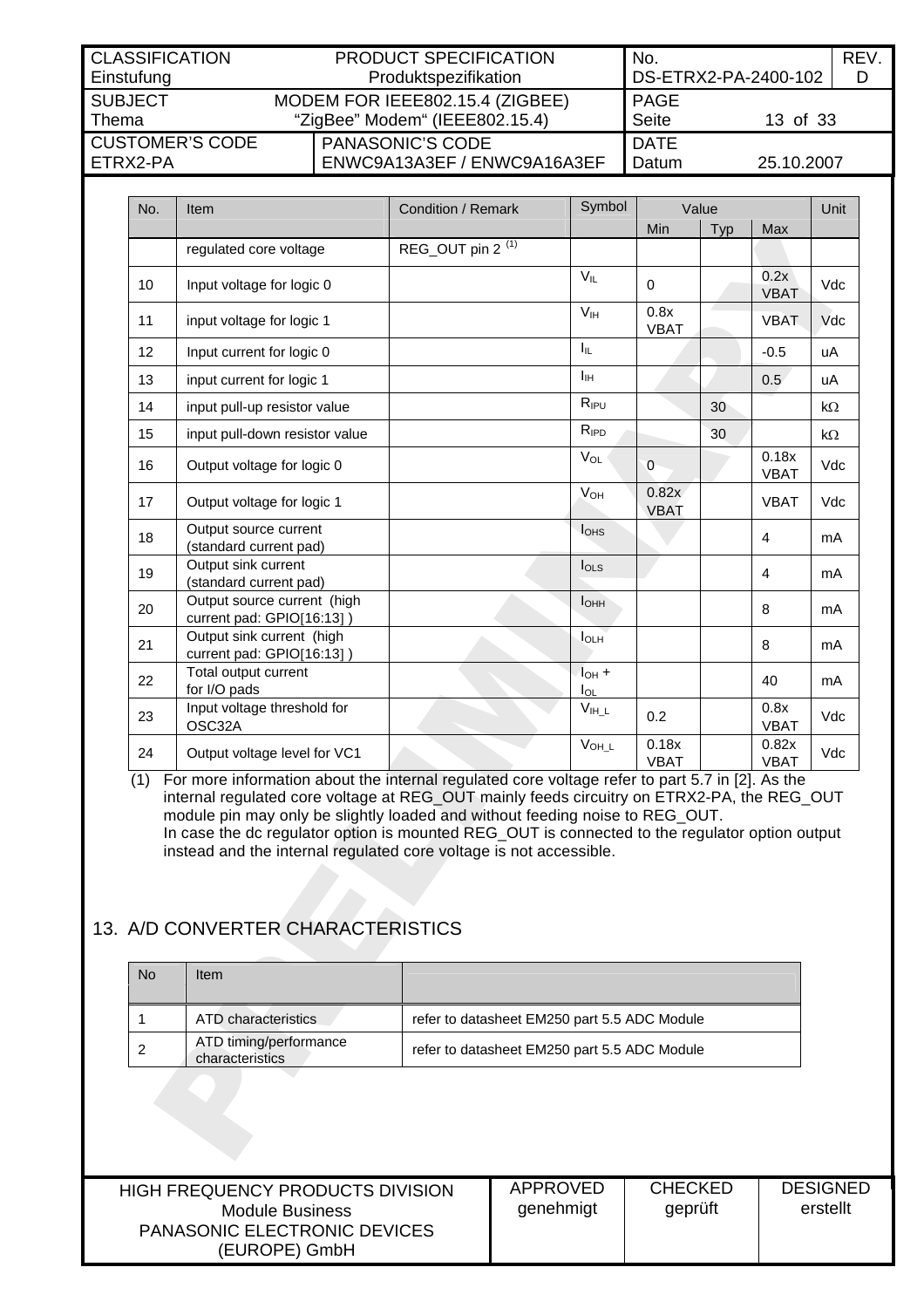<span id="page-13-0"></span>

| <b>CLASSIFICATION</b><br>Einstufung  |                                                                   | <b>PRODUCT SPECIFICATION</b><br>Produktspezifikation   | No.<br>DS-ETRX2-PA-2400-102 |            | <b>REV</b> |
|--------------------------------------|-------------------------------------------------------------------|--------------------------------------------------------|-----------------------------|------------|------------|
| I SUBJECT<br>Thema                   | MODEM FOR IEEE802.15.4 (ZIGBEE)<br>"ZigBee" Modem" (IEEE802.15.4) |                                                        | PAGE<br>Seite               | 14 of 33   |            |
| <b>CUSTOMER'S CODE</b><br>I ETRX2-PA |                                                                   | <b>PANASONIC'S CODE</b><br>ENWC9A13A3EF / ENWC9A16A3EF | <b>DATE</b><br>Datum        | 25.10.2007 |            |

# 14. AC ELECTRICAL CHARACTERISTICS

<span id="page-13-1"></span>conditions: VBAT = 3.3V, T<sub>amb</sub> = 25°C, NORMAL MODE measured with 50Ω terminal load at pin 38 RF or U.FL socket, for all channels number 11,12,..., 26 according to [\[1\]](#page-32-1) 

| <b>No</b>      | Receiver                                                                                         | Limit                        |        | Unit  |                 |
|----------------|--------------------------------------------------------------------------------------------------|------------------------------|--------|-------|-----------------|
|                |                                                                                                  | <b>Min</b>                   | Typ    | Max   |                 |
| 1              | Sensitivity for 1% Packet Error Rate (PER)                                                       | $-85$                        | $-97$  |       | dBm             |
| 2              | Sens. for 1% Packet Error Rate (PER) BOOST MODE                                                  | $-85$                        | -98    |       | d <sub>Bm</sub> |
| 3              | Saturation (maximum input level for correct operation,<br>low gain)                              | $\Omega$                     | 4      |       | dB <sub>m</sub> |
| 4              | Adjacent Channel Rejection<br>(1% PER and desired signal -82dBm acc. to [1])                     |                              | 30     |       | dB              |
| 5              | <b>Alternate Channel Rejection</b><br>(1% PER and desired signal -82dBm acc. to [1])             |                              | 40     |       | dB              |
| 6              | Channel Rejection for all other channels<br>(1% PER and desired signal -82dBm acc. to [1])       |                              | 40     |       | dB              |
| $\overline{7}$ | 802.11g rejection centered at +12MHz or -13MHz<br>(1% PER and desired signal -82dBm acc. to [1]) |                              | 40     |       | dB              |
| 8              | Co-channel rejection<br>(1% PER and desired signal -82dBm acc. to [1])                           |                              | -6     |       | dBc             |
| 9              | RF frontend filter attenuation for interferers in the range<br>1710-1910MHz                      | 30                           |        |       | dB              |
| 10             | Relative frequency error<br>(2x40ppm required by [1])                                            | $-120$                       |        | 120   | ppm             |
| 11             | Relative timing error<br>(2x40ppm required by [1])                                               | $-120$                       |        | 120   | ppm             |
| 12             | Linear RSSI range                                                                                | 40                           | 50     |       | dB              |
| 13             | Spurious Emissions <1GHz                                                                         | $\blacksquare$               | $-74$  | $-57$ | dB <sub>m</sub> |
| 14             | Spurious Emissions >1GHz                                                                         | $\qquad \qquad \blacksquare$ | T.B.D. | $-47$ | dB <sub>m</sub> |

| <b>No</b> | Transmitter                                                                                      | Limit    |              |     | Unit            |
|-----------|--------------------------------------------------------------------------------------------------|----------|--------------|-----|-----------------|
|           |                                                                                                  | Min.     | Typ          | Max |                 |
| 14        | Output power at highest power setting <sup>(2)</sup><br>NORMAL MODE<br><b>BOOST MODE</b>         | 14<br>15 | 17,5<br>18,5 | 20  | dBm             |
| 15        | Output power at power setting -20dBm                                                             |          | $\Omega$     |     | dB <sub>m</sub> |
| 16        | Output power at lowest power setting                                                             |          | $-22$        |     | dBm             |
| 17        | Peak error vector magnitude as per IEEE802.15.4                                                  |          | 10           | 35  | %               |
| 18        | Carrier frequency error                                                                          |          |              | 40  | ppm             |
| 19        | PSD mask relative at 3.5MHz distance from carrier<br>Acc. to IEEE802.15.4 6.5.3.1                |          | $-36$        |     | dB              |
| 20        | PSD mask absolute at 3.5MHz distance from carrier<br>Acc. to IEEE802.15.4 6.5.3.1 <sup>(2)</sup> |          | t.b.d.       |     | dBm             |
| 21        | 2 <sup>nd</sup> harmonic at highest power setting                                                |          | -60          | -30 | dBm             |

| HIGH FREQUENCY PRODUCTS DIVISION                     | APPROVED  | <b>CHECKED</b> | <b>DESIGNED</b> |
|------------------------------------------------------|-----------|----------------|-----------------|
| Module Business                                      | genehmigt | geprüft        | erstellt        |
| <b>PANASONIC ELECTRONIC DEVICES</b><br>(EUROPE) GmbH |           |                |                 |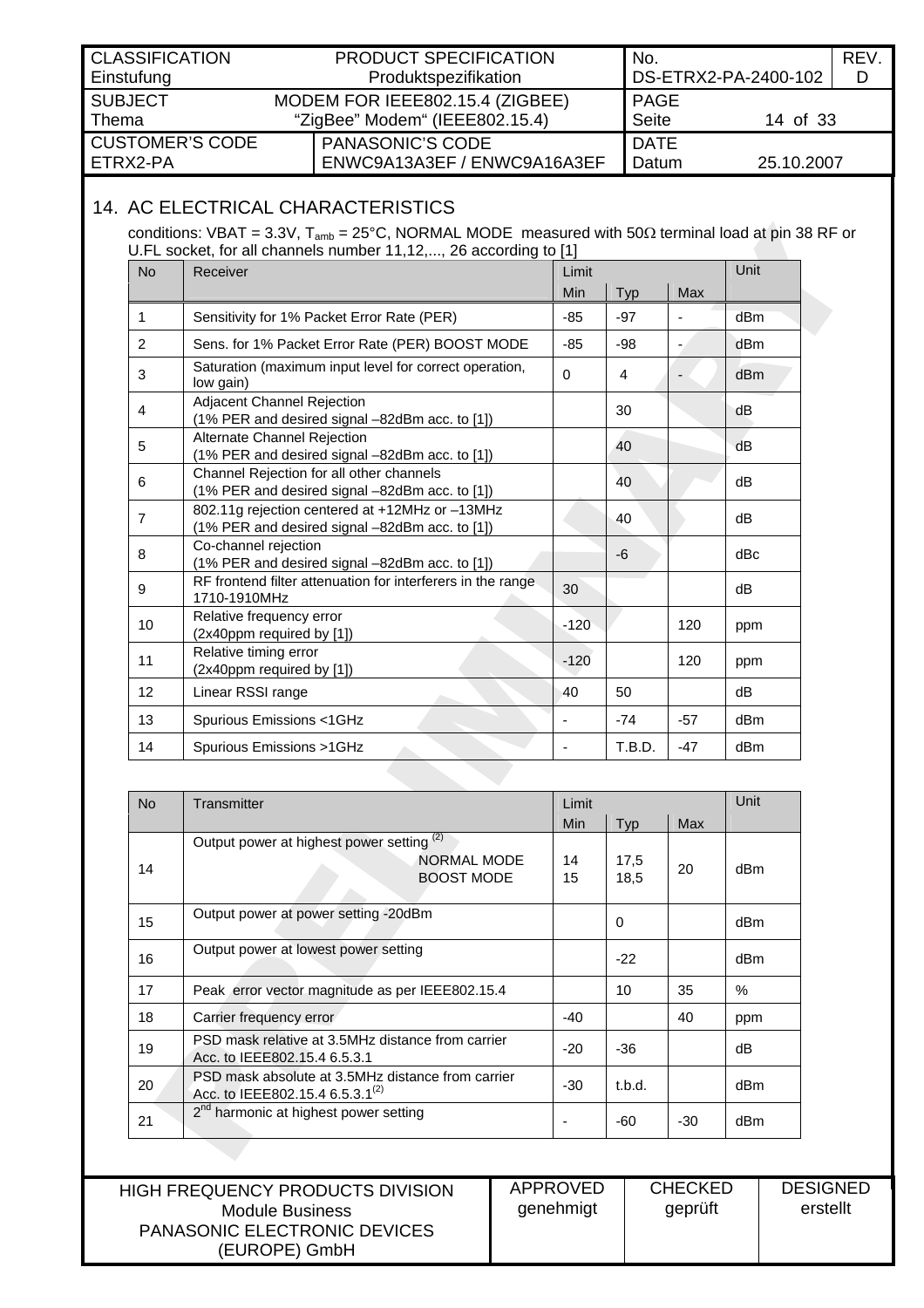| <b>CLASSIFICATION</b><br>Einstufung  | <b>PRODUCT SPECIFICATION</b><br>Produktspezifikation              | No.                         | DS-ETRX2-PA-2400-102 | <b>REV</b> |
|--------------------------------------|-------------------------------------------------------------------|-----------------------------|----------------------|------------|
| <b>SUBJECT</b><br>Thema              | MODEM FOR IEEE802.15.4 (ZIGBEE)<br>"ZigBee" Modem" (IEEE802.15.4) | <b>PAGE</b><br><b>Seite</b> | 15 of 33             |            |
| <b>CUSTOMER'S CODE</b><br>I FTRX2-PA | <b>PANASONIC'S CODE</b><br>ENWC9A13A3EF / ENWC9A16A3EF            | <b>DATE</b><br>Datum        | 25.10.2007           |            |

| <b>No</b> | Transmitter                                       | Limit |       | Unit  |                 |
|-----------|---------------------------------------------------|-------|-------|-------|-----------------|
|           |                                                   | Min   | Typ   | Max   |                 |
| 22        | 3 <sup>rd</sup> harmonic at highest power setting |       | $-52$ | $-30$ | dBm             |
| 23        | Spurious Emissions <1GHz                          |       | -60   | $-36$ | d <sub>Bm</sub> |
| 24        | Spurious Emissions >1GHz                          |       | -57   | -30   | dBm             |

| <b>No</b> | Standby                  | Limit |           |       | Unit |
|-----------|--------------------------|-------|-----------|-------|------|
|           |                          | Min   | <b>VD</b> | Max   |      |
| 27        | Spurious Emissions <1GHz | -     | $-66$     | $-57$ | dBm  |
| -28       | Spurious Emissions >1GHz | -     | $-66$     | $-47$ | dBm  |

| No | Sythesizer characteristics                              | Limit |           | Unit |    |
|----|---------------------------------------------------------|-------|-----------|------|----|
|    |                                                         | Min   | <b>VD</b> | Max  |    |
| 29 | Lock time from off state, with correct VCO DAC settings |       |           | 100  | uS |
| 30 | Relock time, channel change or Rx/Tx turnaround         |       |           | 100  | us |
|    |                                                         |       |           |      |    |

| <b>No</b> | Power On Reset (POR) Specifications | Limit |      |      | Unit |
|-----------|-------------------------------------|-------|------|------|------|
|           |                                     | Min   | Typ. | Max  |      |
| 31        | V <sub>BAT</sub> POR release        | 1.0   | 1.2  | 1.4  | Vdc  |
| 32        | $V_{BAT}$ POR assert                | 0.5   | 0.6  | 0.7  | Vdc  |
| 33        | V <sub>CORE</sub> POR release       | 1.35  | 1.5  | 1.65 | Vdc  |
| 34        | V <sub>CORE</sub> POR hysteresis    | 0.08  | 0.1  | 0.12 | Vdc  |

| HIGH FREQUENCY PRODUCTS DIVISION<br>Module Business<br><b>PANASONIC ELECTRONIC DEVICES</b><br>(EUROPE) GmbH | APPROVED<br>genehmigt | <b>CHECKED</b><br>geprüft | <b>DESIGNED</b><br>erstellt |
|-------------------------------------------------------------------------------------------------------------|-----------------------|---------------------------|-----------------------------|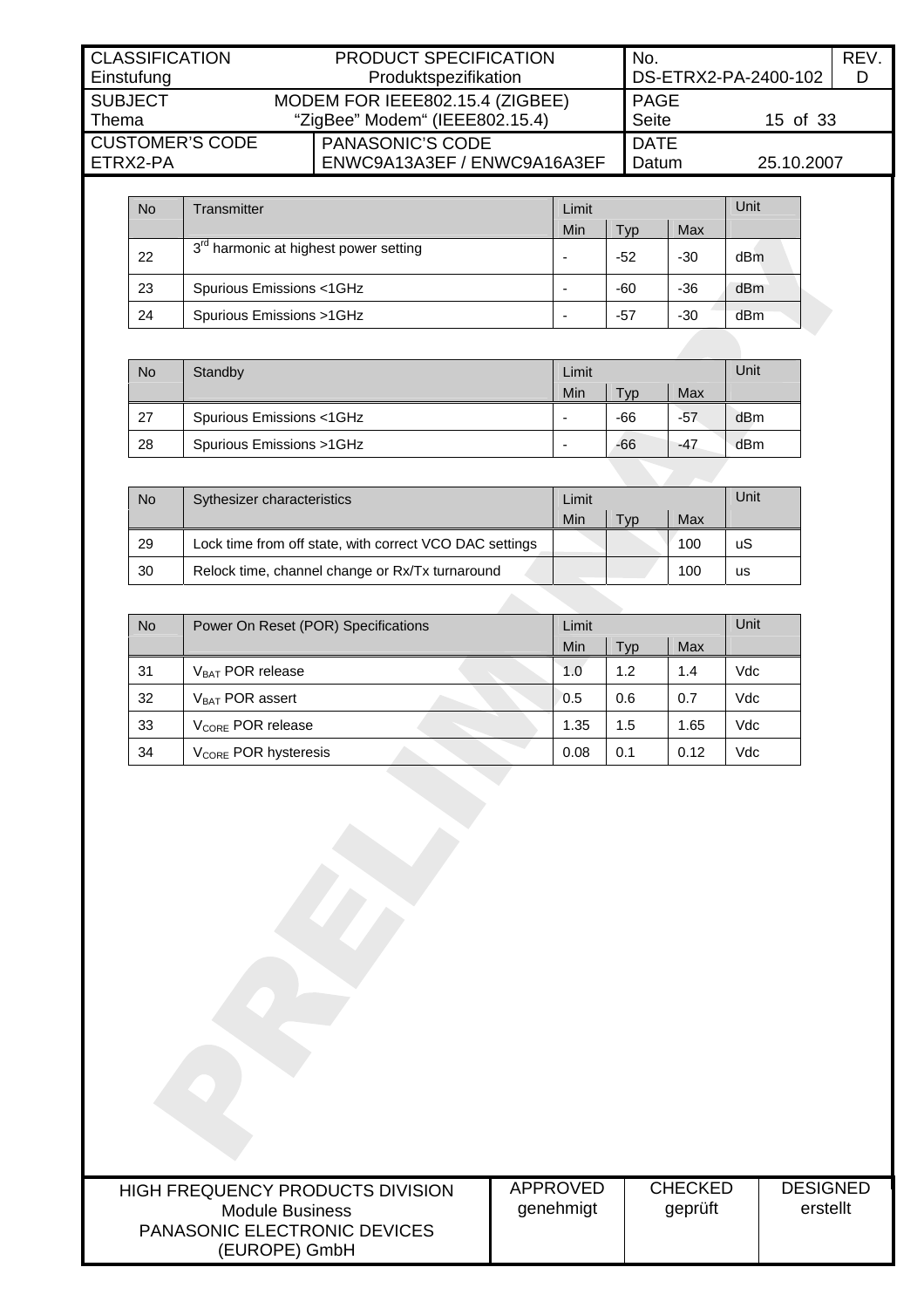<span id="page-15-0"></span>

| <b>CLASSIFICATION</b>  | <b>PRODUCT SPECIFICATION</b>    | No.          |                      | <b>REV</b> |
|------------------------|---------------------------------|--------------|----------------------|------------|
| Einstufung             | Produktspezifikation            |              | DS-ETRX2-PA-2400-102 | D          |
| <b>SUBJECT</b>         | MODEM FOR IEEE802.15.4 (ZIGBEE) | PAGE         |                      |            |
| Thema                  | "ZigBee" Modem" (IEEE802.15.4)  | <b>Seite</b> | 16 of 33             |            |
| <b>CUSTOMER'S CODE</b> | <b>PANASONIC'S CODE</b>         | <b>DATE</b>  |                      |            |
| ETRX2-PA               | ENWC9A13A3EF / ENWC9A16A3EF     | Datum        | 25.10.2007           |            |
|                        |                                 |              |                      |            |

## 14.1. TX POWER CHARACTERISTICS

The diagrams below show the typical output power and module current dependency on module supply voltage and power setting, Condition NORMAL MODE.

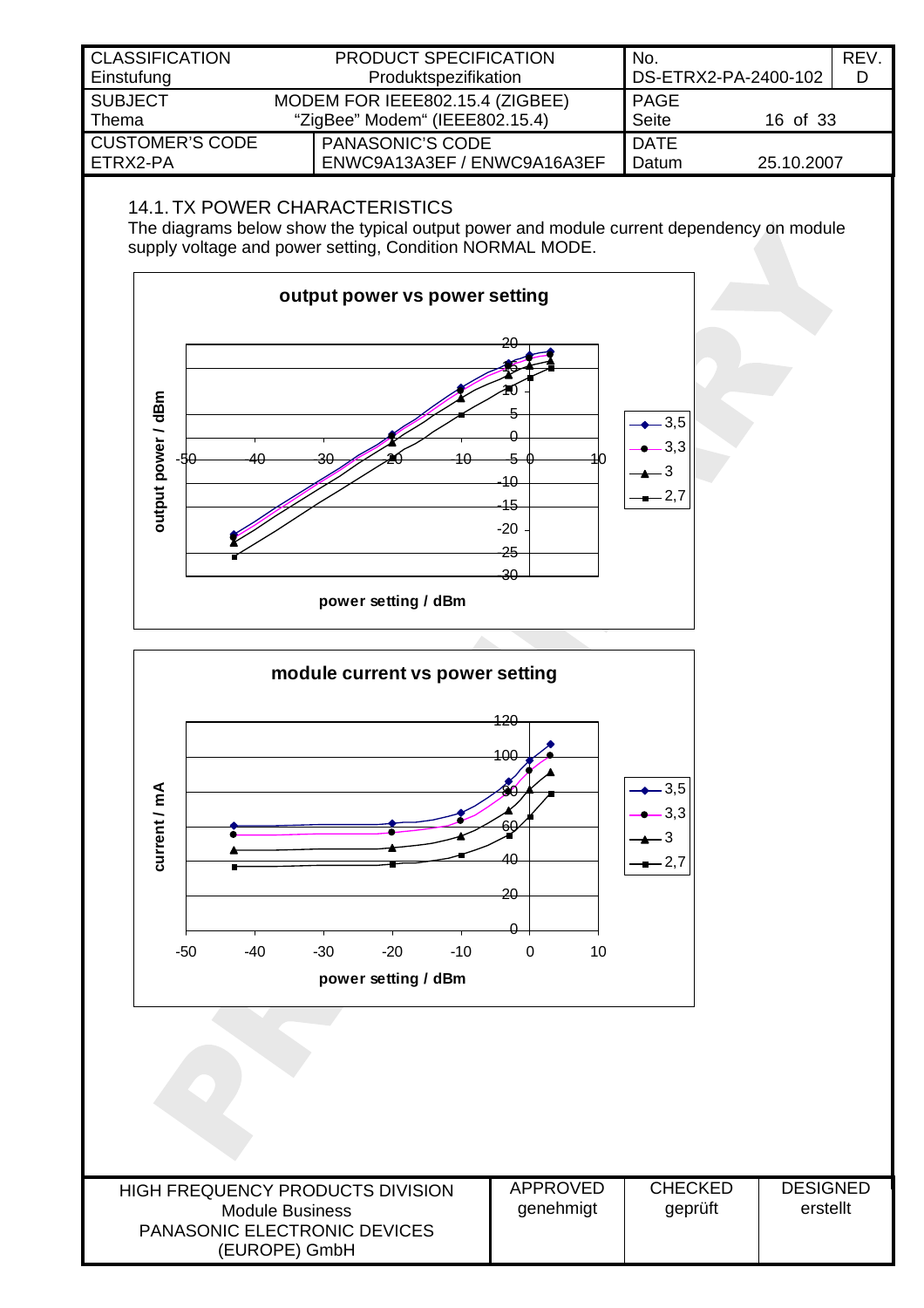<span id="page-16-0"></span>

| <b>CLASSIFICATION</b><br>Einstufung | <b>PRODUCT SPECIFICATION</b><br>Produktspezifikation              | No.<br>DS-ETRX2-PA-2400-102 |            | <b>REV</b><br>D |
|-------------------------------------|-------------------------------------------------------------------|-----------------------------|------------|-----------------|
| <b>SUBJECT</b><br>Thema             | MODEM FOR IEEE802.15.4 (ZIGBEE)<br>"ZigBee" Modem" (IEEE802.15.4) | PAGE<br><b>Seite</b>        | 17 of 33   |                 |
| <b>CUSTOMER'S CODE</b><br>ETRX2-PA  | <b>PANASONIC'S CODE</b><br>ENWC9A13A3EF / ENWC9A16A3EF            | <b>DATE</b><br>Datum        | 25.10.2007 |                 |

# 15. MECHANICAL REQUIREMENTS

Mechanische Anforderungen

| No. | <b>Item</b><br>Punkt            | Limit <sup>-</sup><br>Grenzwerte                                                                                                  | Condition<br>Bedingung                                        |
|-----|---------------------------------|-----------------------------------------------------------------------------------------------------------------------------------|---------------------------------------------------------------|
|     | Solderability<br>Lötfähigkeit   | More than 75% of the soldering area shall be<br>coated by solder<br>Mehr als 75% der Lötfläche soll mit Lötpaste<br>bedeckt sein. | Reflow soldering with<br>recommendable temperature<br>profile |
|     | Resistance to<br>soldering heat | It shall be satisfied electrical requirements and<br>not be mechanical damage                                                     | See chapter 16.2                                              |

| HIGH FREQUENCY PRODUCTS DIVISION    |
|-------------------------------------|
| Module Business                     |
| <b>PANASONIC ELECTRONIC DEVICES</b> |
| (EUROPE) GmbH                       |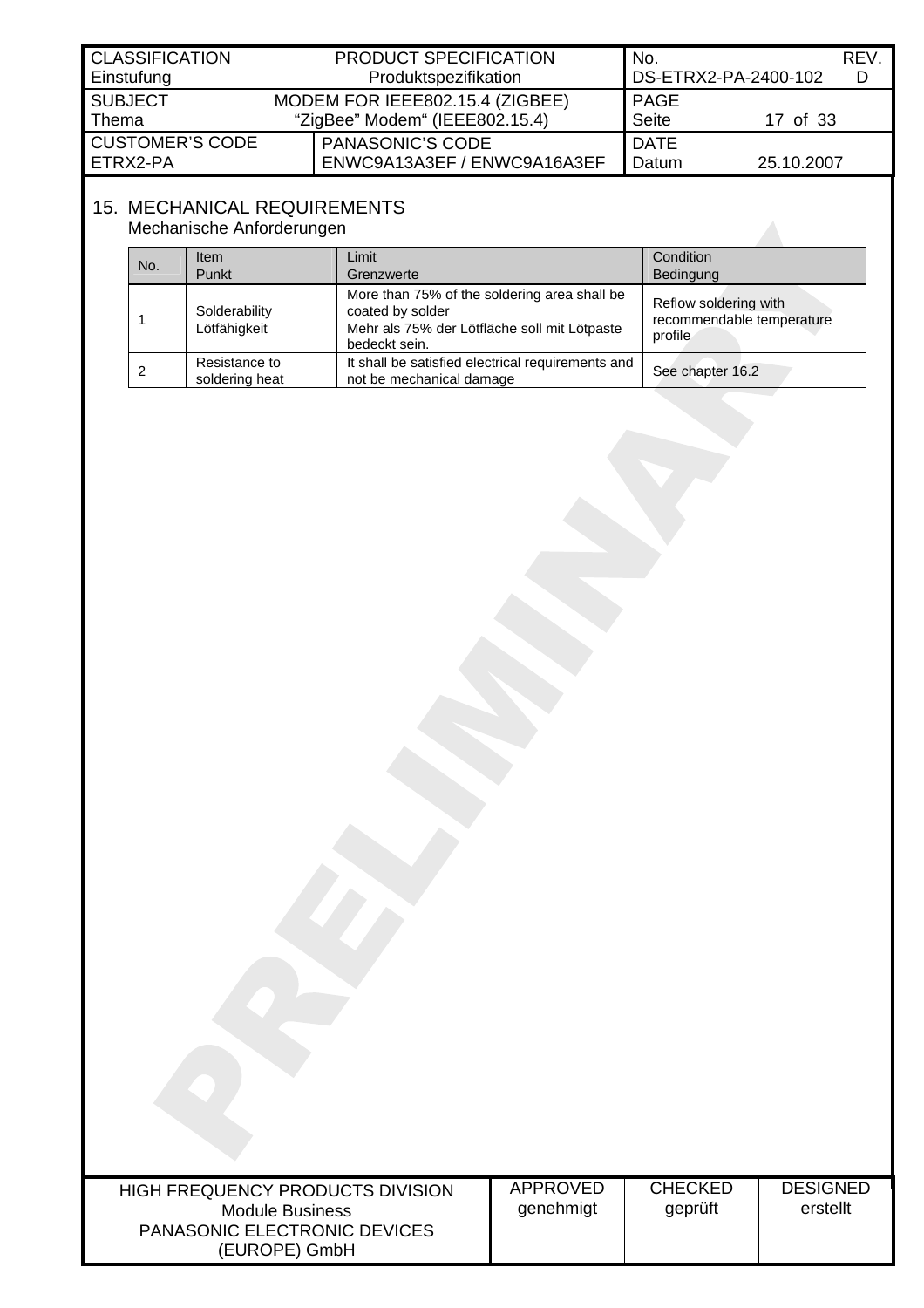<span id="page-17-1"></span><span id="page-17-0"></span>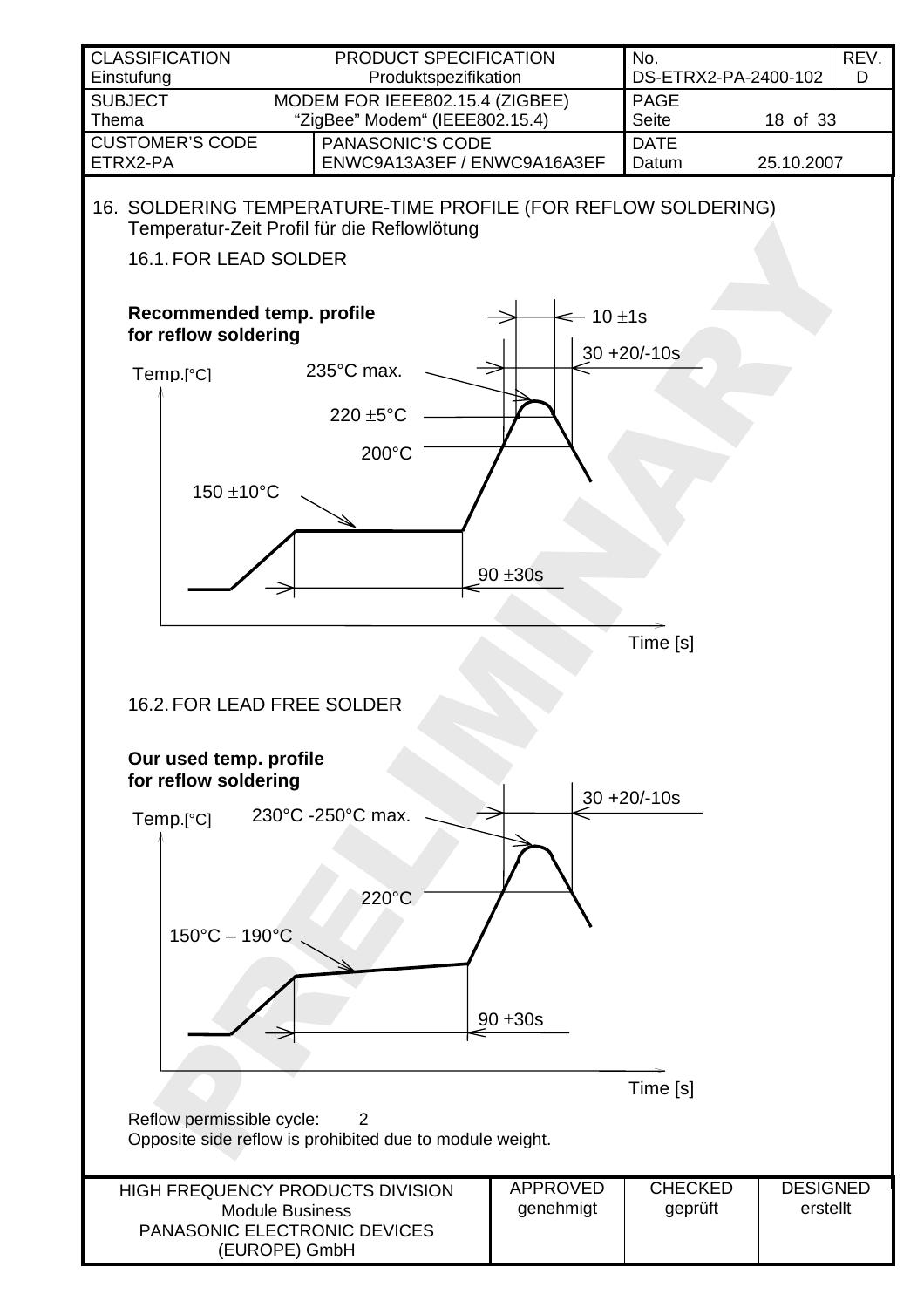<span id="page-18-0"></span>

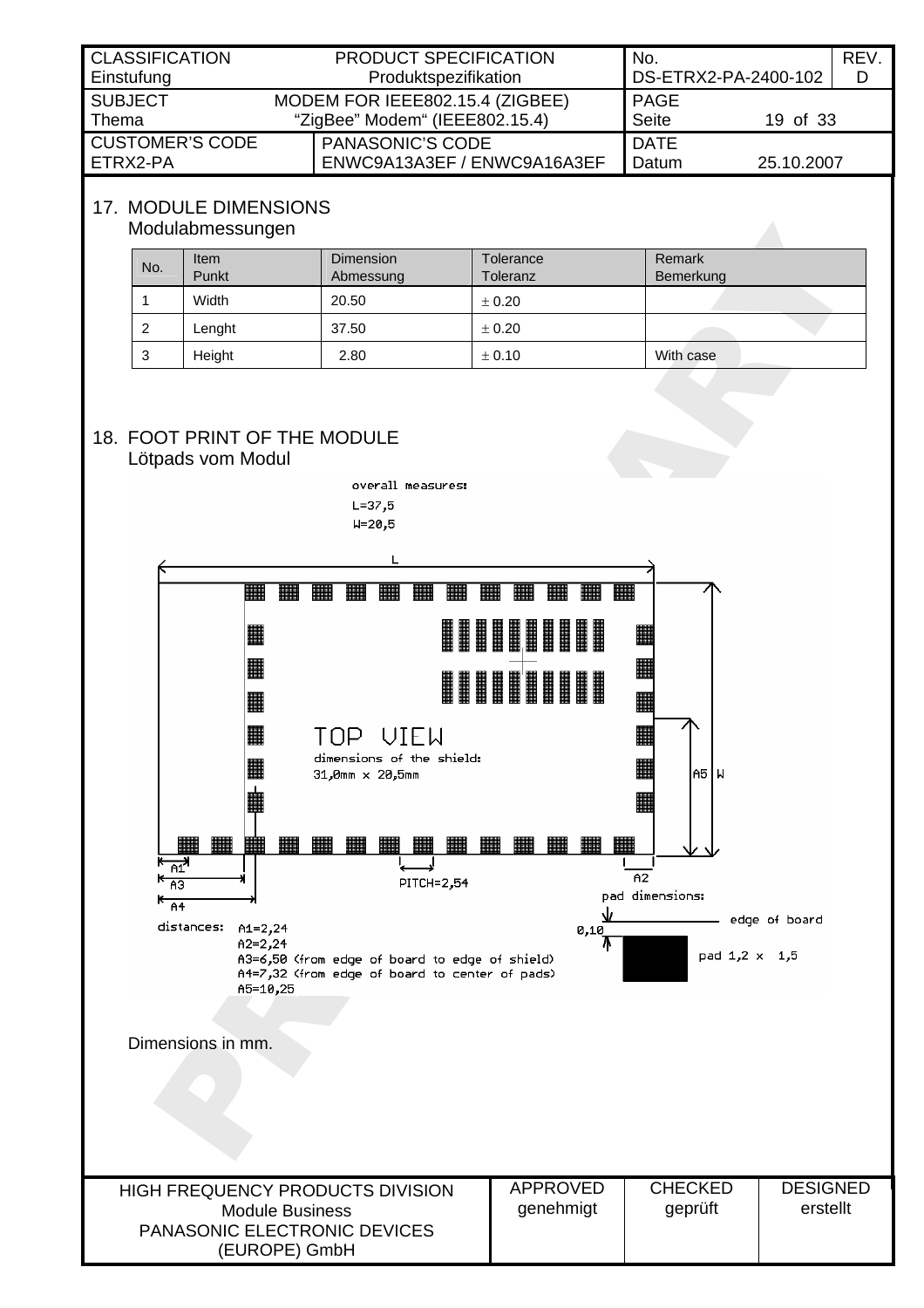<span id="page-19-0"></span>

| <b>CLASSIFICATION</b>  | PRODUCT SPECIFICATION           | No.                  |            | <b>REV</b> |
|------------------------|---------------------------------|----------------------|------------|------------|
| Einstufung             | Produktspezifikation            | DS-ETRX2-PA-2400-102 |            |            |
| <b>SUBJECT</b>         | MODEM FOR IEEE802.15.4 (ZIGBEE) | PAGE                 |            |            |
| Thema                  | "ZigBee" Modem" (IEEE802.15.4)  |                      | 20 of 33   |            |
| <b>CUSTOMER'S CODE</b> | PANASONIC'S CODE                | <b>DATE</b>          |            |            |
| FTRX2-PA               | ENWC9A13A3EF / ENWC9A16A3EF     | Datum                | 25.10.2007 |            |

## 19. LABELING DRAWING



The label dimensions are 13,0mm x 18,5 mm. It is suited for reflow soldering.

*comment: change ETRX2 to ETRX2-PA add CE logo to larger label if possible* 

| Imprint<br>Aufdruck | Description<br><b>Beschreibung</b>                                                                                                                                                                                                                                                                                                                                                                                                                                                                                               |
|---------------------|----------------------------------------------------------------------------------------------------------------------------------------------------------------------------------------------------------------------------------------------------------------------------------------------------------------------------------------------------------------------------------------------------------------------------------------------------------------------------------------------------------------------------------|
| ETRX2-PA            | This is the marketing name from Telegesis, the ENW number is only integrated in the 2D<br>Code and marked with the Z                                                                                                                                                                                                                                                                                                                                                                                                             |
| Date Code           | Production Date Code in the format YYMMDD, e.g. 060602                                                                                                                                                                                                                                                                                                                                                                                                                                                                           |
| 01                  | Indication for software revision for our final test, customer are able to flash there own<br>software.                                                                                                                                                                                                                                                                                                                                                                                                                           |
| 01Z                 | Indication for the hardware revision, Z indicates the ES status, will be removed after MP<br>ready.                                                                                                                                                                                                                                                                                                                                                                                                                              |
| 0000001             | Indication for the serial number.                                                                                                                                                                                                                                                                                                                                                                                                                                                                                                |
| FCC ID: TBD         | This is the FCC ID, should be labelled only after FCC approval.                                                                                                                                                                                                                                                                                                                                                                                                                                                                  |
| 2D-Barcode          | Information in the 2D-Barcode are the serial number [7 signs], the ENW-Part-Number [11<br>signs], identifier for the software release [2 signs], the identifier for the hardware release [2<br>signs] and the production date code in the format Year-Month-Day [6 signs], separated by a<br>semicolon.<br>The IEEE802.15.4 MAC Address [12 characters] are stored in the EM250, therefore it could<br>not be on the label, but must be stored in the excel sheet to have a reference betweeen MAC<br>address and serial number. |

### 20. RECOMMENDED LAND PATTERN Empfohlenes Land Pattern

 *This part will be included in next revisions.* 

HIGH FREQUENCY PRODUCTS DIVISION Module Business PANASONIC ELECTRONIC DEVICES (EUROPE) GmbH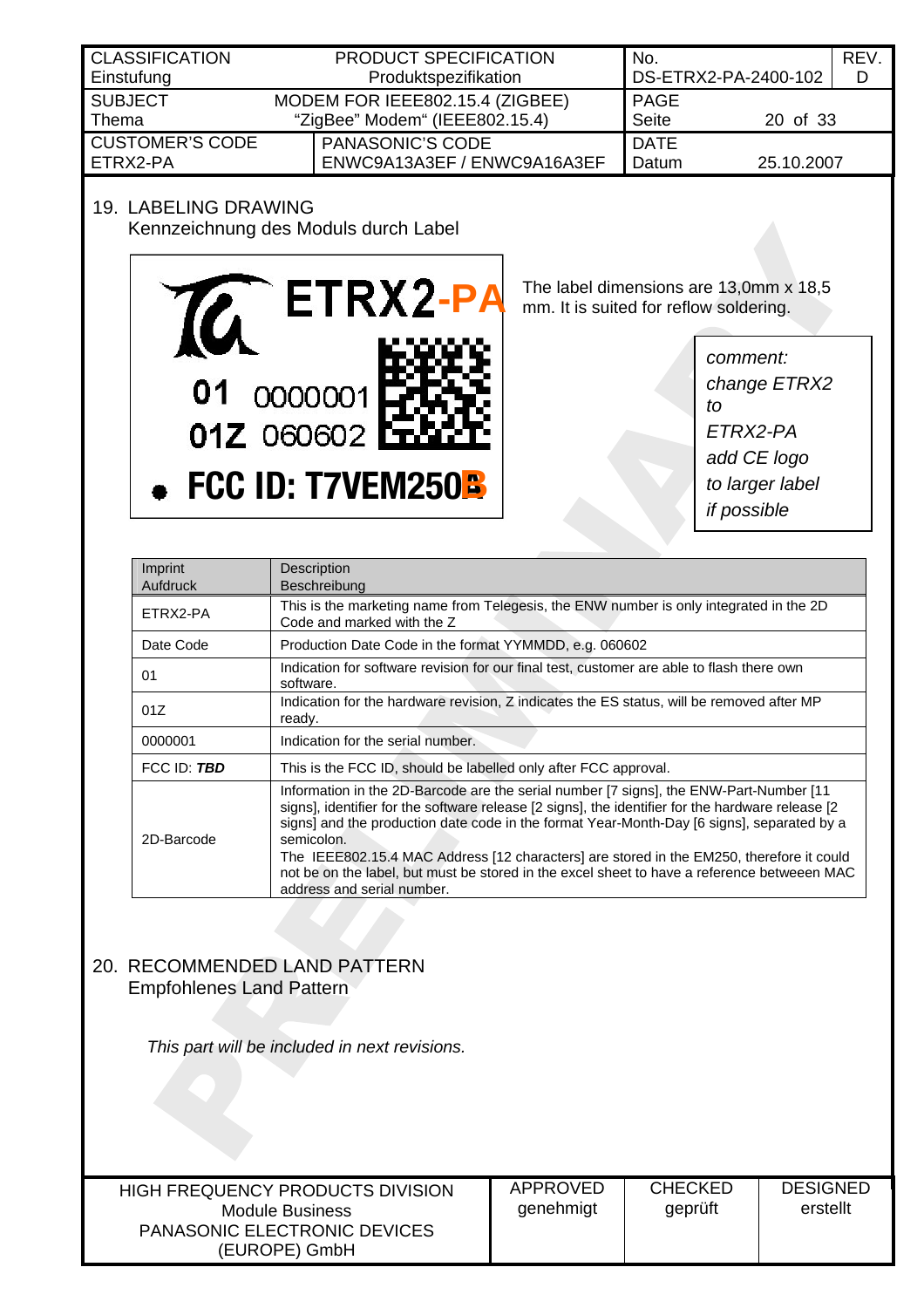<span id="page-20-0"></span>

| <b>CLASSIFICATION</b>  | <b>PRODUCT SPECIFICATION</b>                   | No.         |                      | REV. |
|------------------------|------------------------------------------------|-------------|----------------------|------|
| Einstufung             | Produktspezifikation                           |             | DS-ETRX2-PA-2400-102 | D    |
| <b>SUBJECT</b>         | <b>PAGE</b><br>MODEM FOR IEEE802.15.4 (ZIGBEE) |             |                      |      |
| Thema                  | <b>Seite</b><br>"ZigBee" Modem" (IEEE802.15.4) |             | 21 of 33             |      |
| <b>CUSTOMER'S CODE</b> | <b>PANASONIC'S CODE</b>                        | <b>DATE</b> |                      |      |
| ETRX2-PA               | ENWC9A13A3EF / ENWC9A16A3EF                    | Datum       | 25.10.2007           |      |
|                        |                                                |             |                      |      |

#### 21. SOFTWARE

<span id="page-20-1"></span>**Software** 

### 21.1. SOFTWARE DECLARATION

With the signature on the front page, customer clearly understand and agreed that the software, which is included in the module is only for testing purpose and Panasonic deny any responsibility for product liability, related to software matters.

#### 21.2. SOFTWARE TOOLS

In order to develop code and ZigBee® networks the Ember Insight Desktop Development Environment is required. This environment works with the preceeding EM2420, the EM250 and the EM260. For code development it comprises the Integrated Development Environment (IDE) named xIDE based on eclipse 3.1.0 for editing, compiling and debugging of C–applications. In addition network visualization and debugging tools are included.

For programming the Ember Insight Adapter is required. This adaptor has to be linked to the computer where the Ember software tools are installed on. Before connecting ETRX2- PA to the Ember Insight Adaptor study the latest Ember Insight Adaptor documentation. During programming or debugging the pins of ETRX2-PA have to be connected to the signals on the debug connector of the Ember Insight adaptor as shown in the table below. It is recommended to provide access to the programming pins of ETRX2-PA on the printed circuit board in order to allow software updates.

| ETRX2-PA pin  | ETRX2-PA signal name                                                | Insight Adapter signal name |
|---------------|---------------------------------------------------------------------|-----------------------------|
| various       | ground                                                              | ground                      |
| $7(10)^{(1)}$ | <b>VBAT</b>                                                         | $3.0$ $Vdc$                 |
| 24(14)        | <b>RESET</b>                                                        | <b>RSTB</b>                 |
| 16            | SIF_CLK                                                             | SIF CLK                     |
| 17            | SIF_MISO                                                            | SIF_MISO                    |
| 18            | SIF MOSI                                                            | SIF_MOSI                    |
| 19            | SIF_LOADB                                                           | SIF_LOADB                   |
|               | as packet trace interface (PTI) also connect the following signals: |                             |
| 9(4)          | GPIO <sub>4</sub>                                                   | GPIO <sub>4</sub>           |
| 10(5)         | GPIO <sub>5</sub>                                                   | GPIO <sub>5</sub>           |

Note:

<span id="page-20-2"></span>(1) Only if the Ember Insight Adaptor is set to powering the target device ETRX2-PA. The pin numbers in brackets () are the related pins of the pin/header connector X5, which is only mounted for special plug versions.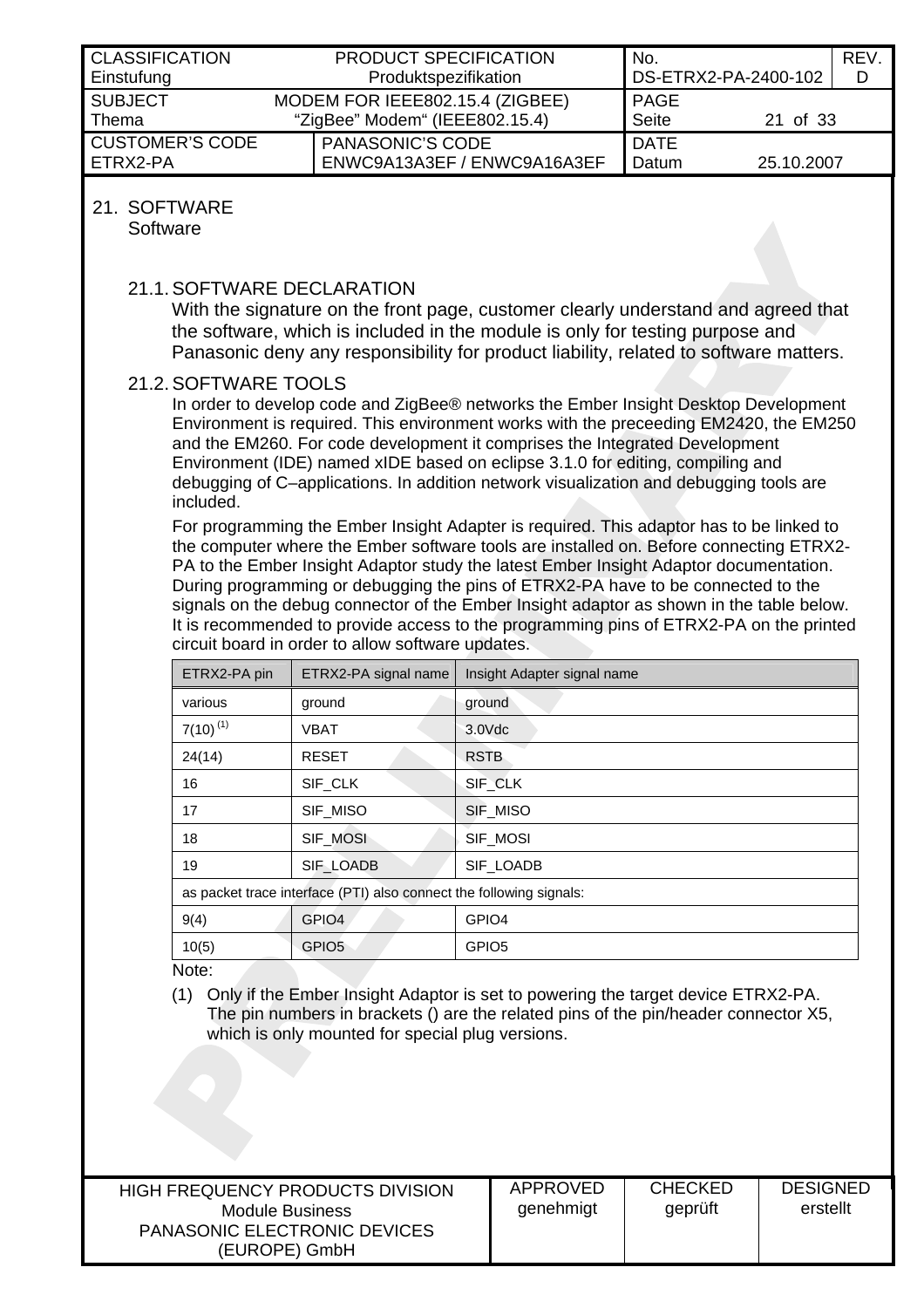<span id="page-21-0"></span>

| <b>CLASSIFICATION</b><br>Einstufung | PRODUCT SPECIFICATION<br>Produktspezifikation                     | No.<br>DS-ETRX2-PA-2400-102 |                             | REV.<br>D  |  |
|-------------------------------------|-------------------------------------------------------------------|-----------------------------|-----------------------------|------------|--|
| <b>SUBJECT</b><br>Thema             | MODEM FOR IEEE802.15.4 (ZIGBEE)<br>"ZigBee" Modem" (IEEE802.15.4) |                             | <b>PAGE</b><br><b>Seite</b> | 22 of 33   |  |
| <b>CUSTOMER'S CODE</b><br>ETRX2-PA  | <b>PANASONIC'S CODE</b>                                           | ENWC9A13A3EF / ENWC9A16A3EF | <b>DATE</b><br>Datum        | 25.10.2007 |  |

## 21.3. EMBER ZIGBEE® STACK

EmberZNet (currently available in versions 2.5.4 and 3.0.1) is the ZigBee® stack provided with EM250. It supports as networking topologies true mesh, star and cluster networks. The ZigBee® devices ZigBee® Coordinator, ZigBee® Router and ZigBee® End Device are supported.

For the ease of application programming EmberZNet is controlled by the application over API commands. Direct ZigBee® APS layer APIs are provided for applications that require low level ZigBee® control.

According to [\[1\]](#page-32-1) each ZigBee® device has a unique address. This address is provided by Ember Inc. with the EM250.

For more information on the items above see the website of Ember Inc. [\(www.ember.com\)](http://www.ember.com/) and the documentation included in the Ember Insight Desktop package as part of the Ember development kits.

# 22. RELIABILITY TESTS

#### Zuverlässigkeitstests

The measurement should be done after exposed to room temperature and humidity for 1hour. Die Messungen sollten erst nach einer Stunde Lagerung unter normalen Bedingungen erfolgen.

| No. | Item            | Limit                                              | Condition                                                                                                                                             |
|-----|-----------------|----------------------------------------------------|-------------------------------------------------------------------------------------------------------------------------------------------------------|
|     | Punkt           | Grenzwerte                                         | <b>Bedingung</b>                                                                                                                                      |
|     | Vibration test  | Electrical parameter should be<br>in specification | a) Freq.:10~50Hz, Amplitude:1.5mm<br>a) 20min. / cycle, 1hrs. each of XYZ axis<br>b) Freg.: 30~100Hz, 6G<br>b) 20min. / cycle, 1hrs. each of XYZ axis |
| 2   | Shock test      | the same as the above                              | Dropped onto hard wood from height of 50cm for<br>3 times                                                                                             |
| 3   | Heat cycle test | the same as the above                              | $-40^{\circ}$ C for 30min. and $+85^{\circ}$ C for 30min.;<br>each temperature 300 cycles                                                             |
| 4   | Moisture test   | the same as the above                              | +60°C, 90% RH, 300h                                                                                                                                   |
| 5   | Low temp. test  | the same as the above                              | $-40^{\circ}$ C. 300h                                                                                                                                 |
| 6   | High temp. test | the same as the above                              | $+85^{\circ}$ C, 300h                                                                                                                                 |

# 23. APPLICATION NOTES

Applikationshinweise

#### 23.1. CAUTIONS FOR SAFETY Sicherheitshinweise

These specifications are intended to preserve the quality assurance of products as individual components.

Before use, check and evaluate their operation when mounted on your products. Abide by these specifications, without deviation when using the products.These products may short-

| HIGH FREQUENCY PRODUCTS DIVISION<br>Module Business<br><b>PANASONIC ELECTRONIC DEVICES</b><br>(EUROPE) GmbH | APPROVED<br>genehmigt | <b>CHECKED</b><br>geprüft | <b>DESIGNED</b><br>erstellt |
|-------------------------------------------------------------------------------------------------------------|-----------------------|---------------------------|-----------------------------|
|-------------------------------------------------------------------------------------------------------------|-----------------------|---------------------------|-----------------------------|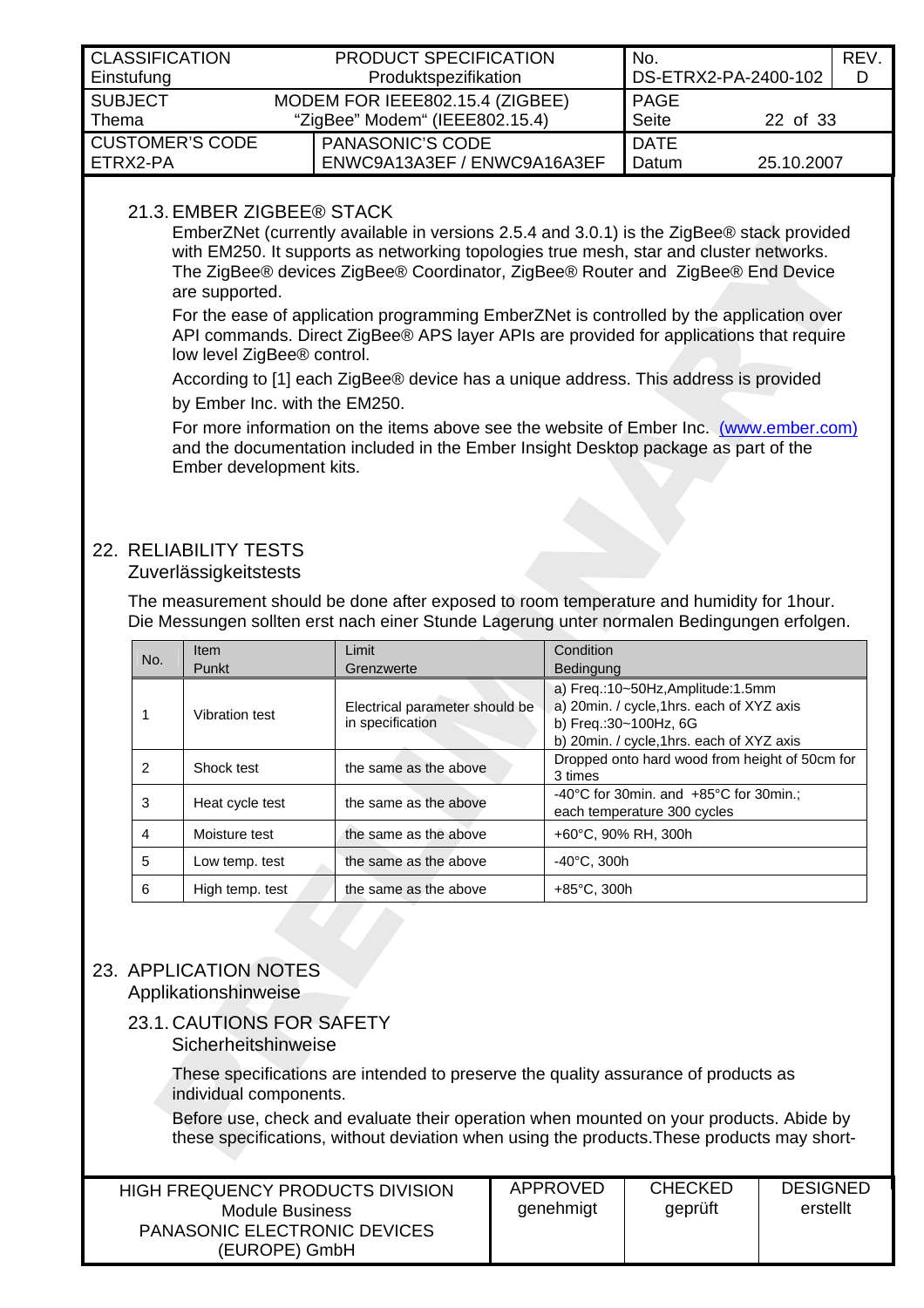<span id="page-22-0"></span>

| <b>CLASSIFICATION</b><br>Einstufung |                                     |                                    | PRODUCT SPECIFICATION<br>Produktspezifikation                                                                                                                                                                                                                                                                                                                          | No.                  | DS-ETRX2-PA-2400-102 | REV.<br>D |
|-------------------------------------|-------------------------------------|------------------------------------|------------------------------------------------------------------------------------------------------------------------------------------------------------------------------------------------------------------------------------------------------------------------------------------------------------------------------------------------------------------------|----------------------|----------------------|-----------|
| <b>SUBJECT</b><br>Thema             |                                     | "ZigBee" Modem" (IEEE802.15.4)     | MODEM FOR IEEE802.15.4 (ZIGBEE)                                                                                                                                                                                                                                                                                                                                        | <b>PAGE</b><br>Seite | 23 of 33             |           |
| <b>CUSTOMER'S CODE</b><br>ETRX2-PA  |                                     | PANASONIC'S CODE                   | ENWC9A13A3EF / ENWC9A16A3EF                                                                                                                                                                                                                                                                                                                                            | <b>DATE</b><br>Datum | 25.10.2007           |           |
| (2)                                 | functions, as a minimum.<br>device. |                                    | circuit. If electrical shocks, smoke, fire, and/or accidents involving human life are<br>anticipated when a short circuit occurs, then at least, provide the following failsafe<br>(1) Ensure the safety of the whole system by installing a protection circuit and a protection<br>Ensure the safety of the whole system by installing a redundant circuit or another |                      |                      |           |
|                                     | Designhinweise                      | 23.2. DESIGN ENGINEERING NOTES     | system to prevent a single fault causing an unsafe status.                                                                                                                                                                                                                                                                                                             |                      |                      |           |
| (1)                                 | the maximum allowable.              |                                    | Heat is the major cause of shortening the life of these products. Avoid assembly and<br>use of the target equipment in conditions where the products' temperature may exceed<br>(2) Failure to do so may result in degrading of the product's functions and damage to the                                                                                              |                      |                      |           |
|                                     | product.<br>your products.          |                                    | (3) If pulses or other transient loads (a large load applied in a short time) are applied to<br>the products, then before use, check and evaluate their operation when assembled on                                                                                                                                                                                    |                      |                      |           |
| (4)                                 |                                     |                                    | Carefully position the products so that their heat will not burn into printed circuit boards<br>or affect the other components that are susceptible to heat.                                                                                                                                                                                                           |                      |                      |           |
| (5)                                 |                                     |                                    | Carefully locate these products so that their temperatures will not increase due to the<br>effects of heat generated by neighbouring components.                                                                                                                                                                                                                       |                      |                      |           |
| (6)                                 |                                     |                                    | If a vinyl-covered wire comes into contact with the products, then the cover will melt<br>and generate toxic gas, damaging the insulation. Never allow contact between the                                                                                                                                                                                             |                      |                      |           |
| (7)                                 | communication equipment.            | cover and these products to occur. | These products are intended for general purpose and standard use in general<br>electronic equipment, such as home appliances, office equipment, information and                                                                                                                                                                                                        |                      |                      |           |
| (8)                                 |                                     |                                    | These products are not intended for other uses, other than under the special<br>conditions shown below. Before using these products under such special conditions,<br>check their performance and reliability under the said special conditions carefully to<br>determine whether or not they can be used in such a manner.                                            |                      |                      |           |
| (9)                                 | liquid may splash.                  |                                    | In liquid, such as water, salt water, oil, alkali, or organic solvent, or in places where                                                                                                                                                                                                                                                                              |                      |                      |           |

- (10) In direct sunlight, outdoors, or in a dusty environment without a protective case.
- (11) In an environment where condensation occurs.
- (12) In an environment with a high concentration of harmful gas (e.g. salty air, HCl, Cl2, SO2, H2S, NH3, and NOx)
- (13) If an abnormal voltage is applied due to a problem occurring in other components or circuits, replace these products with new products because they may not be able to provide normal performance even if their electronic characteristics and appearances appear satisfactory.
- (14) Mechanic stress during assembly on board and operation has to be avoived.
- (15) Pressing on parts of the metal cover or fastening objects to the metal cover is not allowed.

| HIGH FREQUENCY PRODUCTS DIVISION<br>Module Business<br><b>PANASONIC ELECTRONIC DEVICES</b><br>(EUROPE) GmbH | APPROVED<br>genehmigt | <b>CHECKED</b><br>geprüft | <b>DESIGNED</b><br>erstellt |
|-------------------------------------------------------------------------------------------------------------|-----------------------|---------------------------|-----------------------------|
|-------------------------------------------------------------------------------------------------------------|-----------------------|---------------------------|-----------------------------|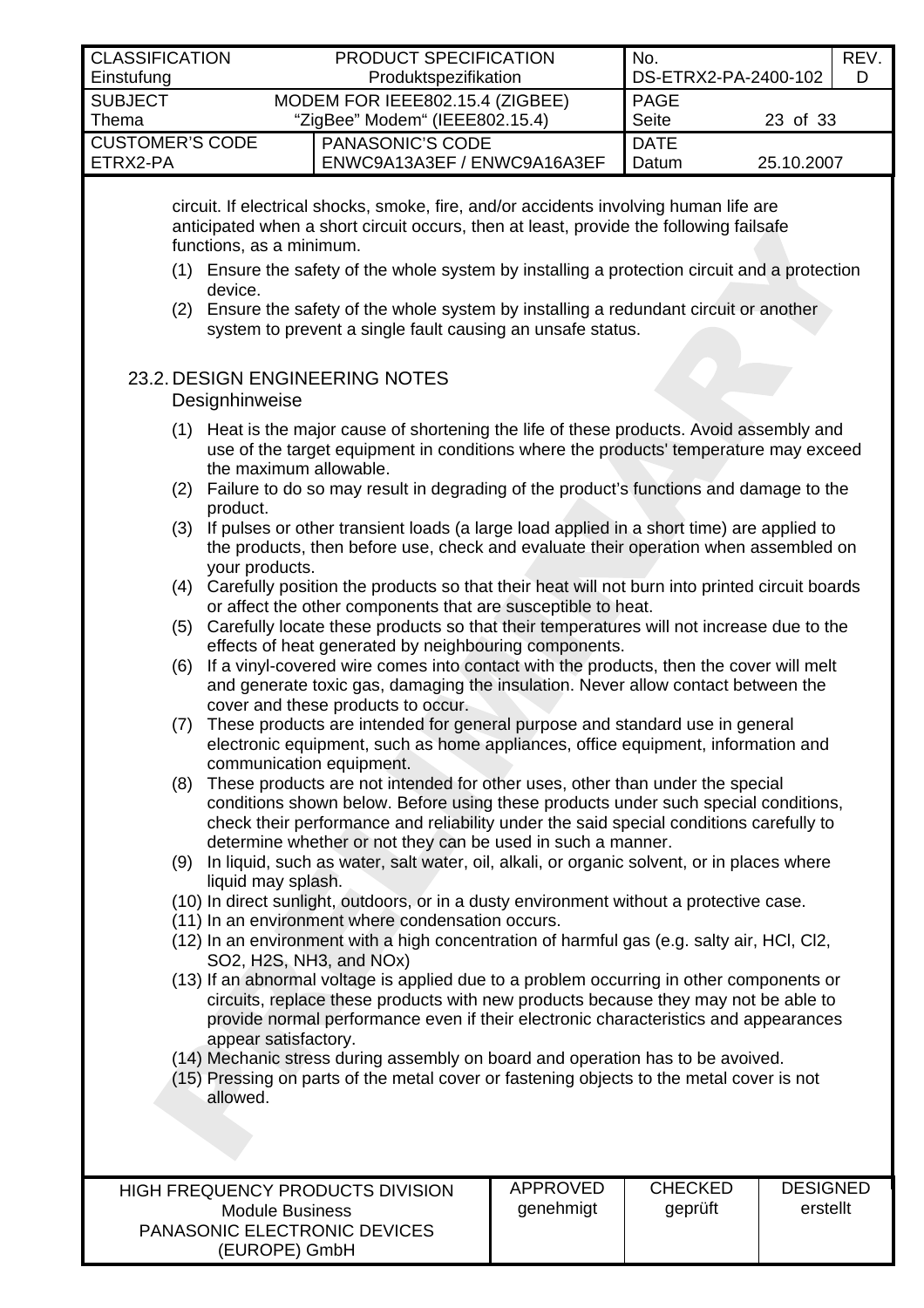<span id="page-23-0"></span>

| <b>CLASSIFICATION</b><br>Einstufung | <b>PRODUCT SPECIFICATION</b><br>Produktspezifikation                                             | No.<br>DS-ETRX2-PA-2400-102 |            | REV.<br>D |
|-------------------------------------|--------------------------------------------------------------------------------------------------|-----------------------------|------------|-----------|
| <b>SUBJECT</b><br>Thema             | <b>PAGE</b><br>MODEM FOR IEEE802.15.4 (ZIGBEE)<br><b>Seite</b><br>"ZigBee" Modem" (IEEE802.15.4) |                             | 24 of 33   |           |
| <b>CUSTOMER'S CODE</b><br>ETRX2-PA  | <b>PANASONIC'S CODE</b><br>ENWC9A13A3EF / ENWC9A16A3EF                                           | <b>DATE</b><br>Datum        | 25.10.2007 |           |

# 23.3. STORAGE CONDITIONS

Lagerbedingungen

The module may not be stressed mechanically during storage.

Do not store these products in the following conditions or the performance characteristics of the product, such as RF performance will be adversely affected:

- (1) Storage in salty air or in an environment with a high concentration of corrosive gas, such as Cl2, H2S, NH3, SO2, or NOX
- (2) Storage in direct sunlight
- (3) Storage in an environment where the temperature may be outside the range of  $5^{\circ}$ C to 35°C range, or where the humidity may be outside the 45 to 85% range.
- (4) Storage (prior to integration into your end product) of the products for more than one year after the date of delivery at your company if all the above conditions (1) to (3) have been avoided.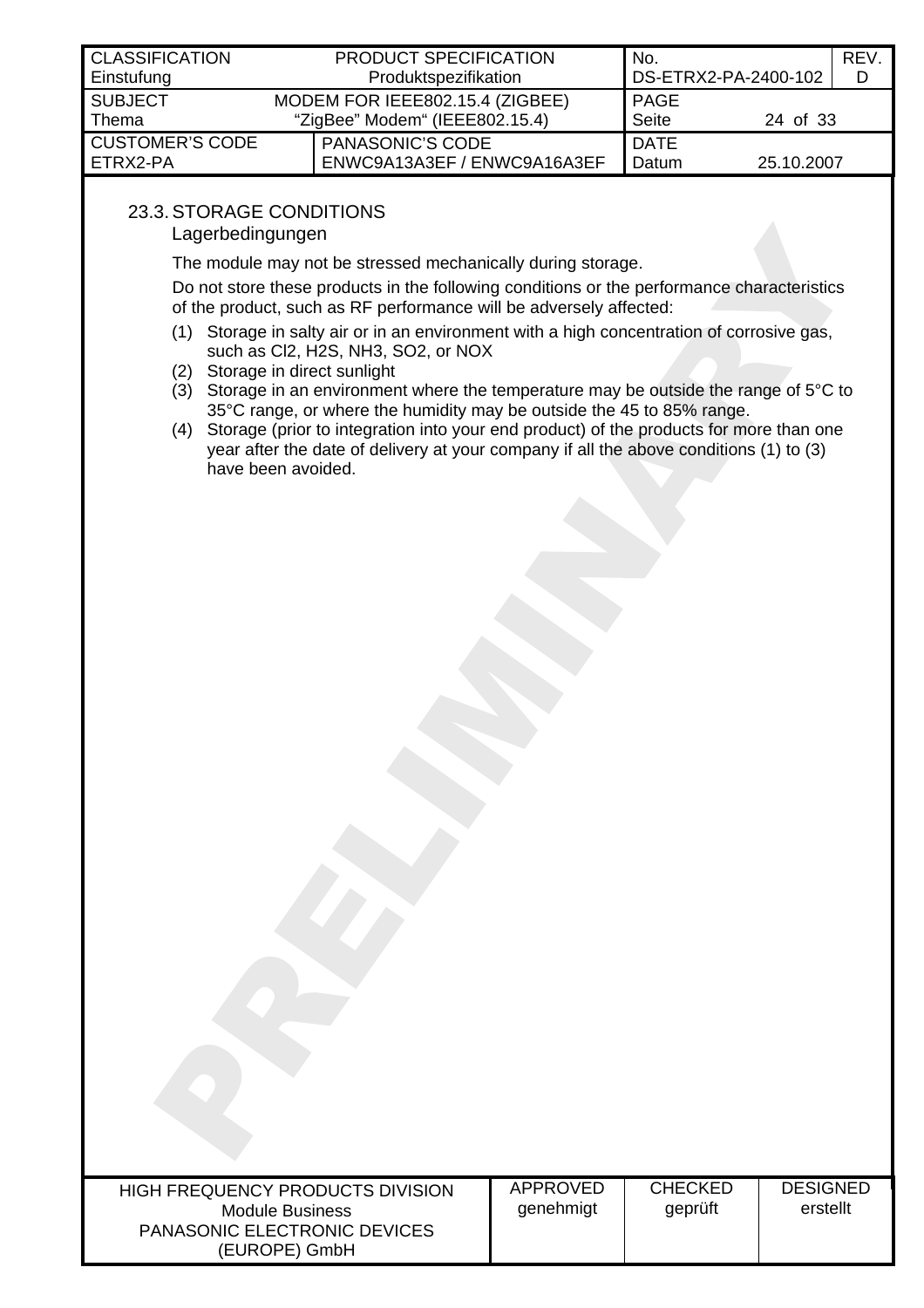<span id="page-24-0"></span>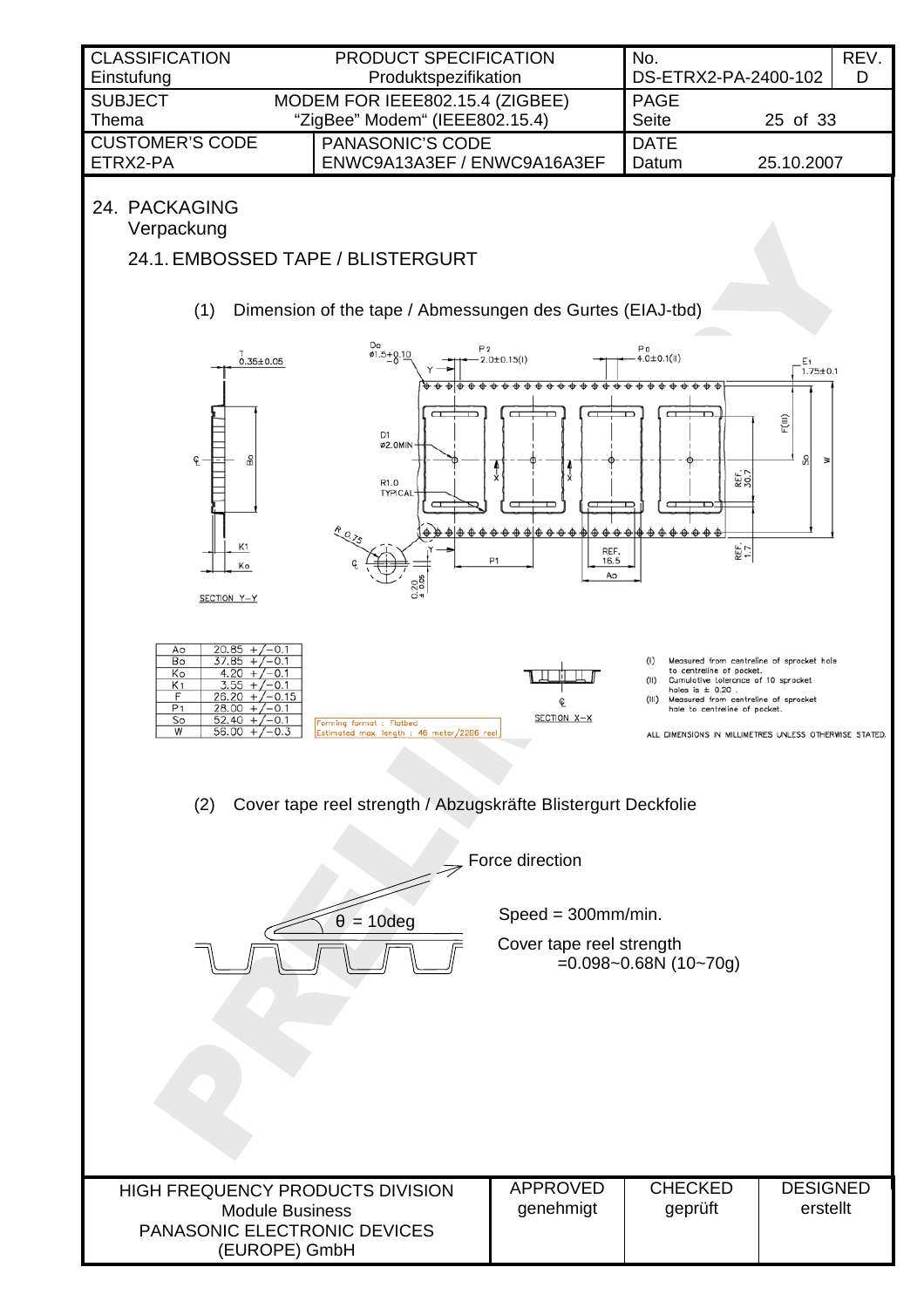<span id="page-25-0"></span>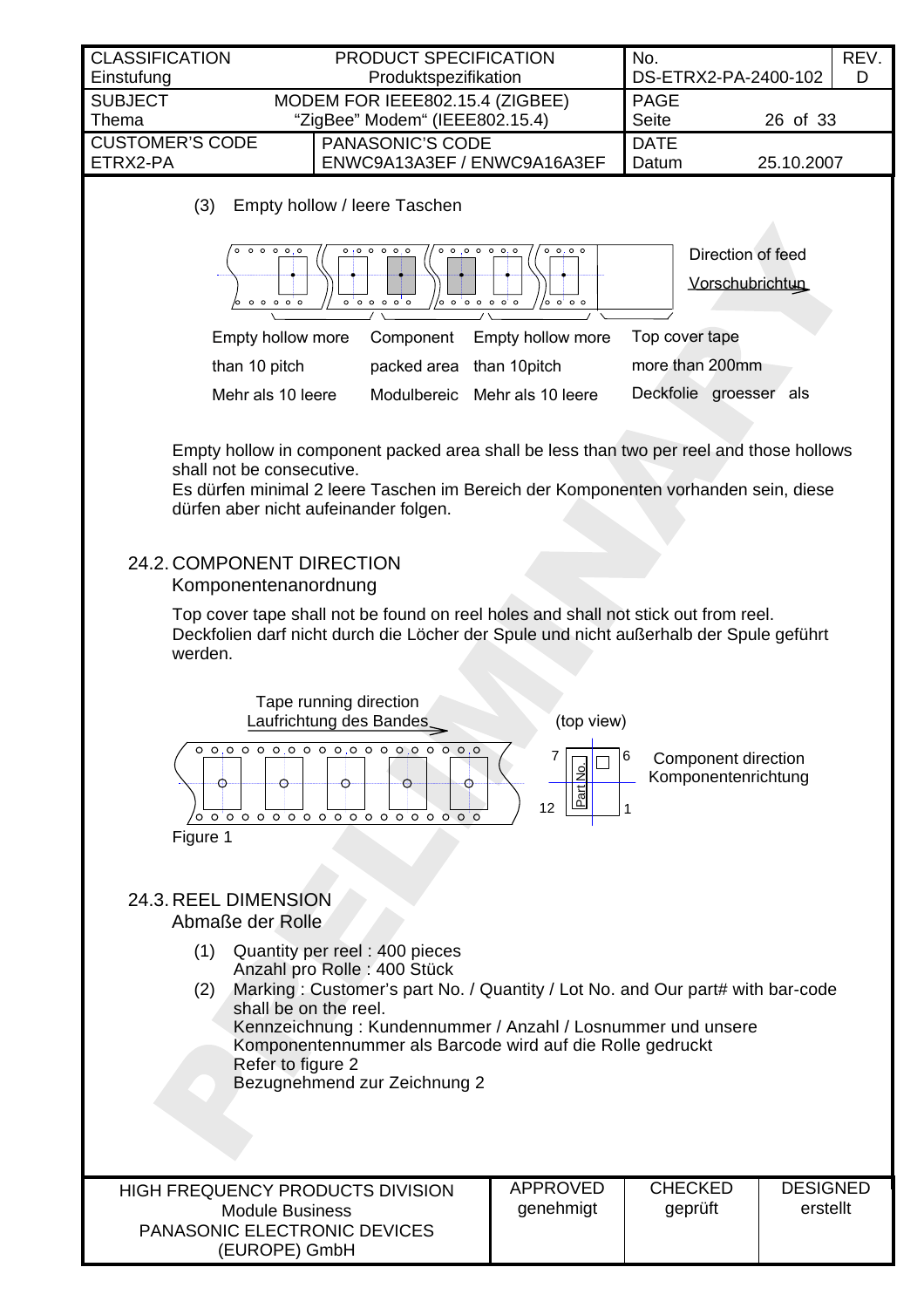<span id="page-26-0"></span>

| <b>CLASSIFICATION</b><br>Einstufung                                                                         | PRODUCT SPECIFICATION<br>Produktspezifikation                     |                                                                                                                                                                                                                                                                                                                                                                                   | No.<br>DS-ETRX2-PA-2400-102 | REV.<br>D                   |
|-------------------------------------------------------------------------------------------------------------|-------------------------------------------------------------------|-----------------------------------------------------------------------------------------------------------------------------------------------------------------------------------------------------------------------------------------------------------------------------------------------------------------------------------------------------------------------------------|-----------------------------|-----------------------------|
| <b>SUBJECT</b><br>Thema                                                                                     | MODEM FOR IEEE802.15.4 (ZIGBEE)<br>"ZigBee" Modem" (IEEE802.15.4) |                                                                                                                                                                                                                                                                                                                                                                                   | <b>PAGE</b><br>Seite        | 27 of 33                    |
| <b>CUSTOMER'S CODE</b>                                                                                      | PANASONIC'S CODE                                                  |                                                                                                                                                                                                                                                                                                                                                                                   | <b>DATE</b>                 |                             |
| ETRX2-PA                                                                                                    | ENWC9A13A3EF / ENWC9A16A3EF                                       |                                                                                                                                                                                                                                                                                                                                                                                   | Datum                       | 25.10.2007                  |
| 24.4. PACKAGE<br>Umverpackung<br>(1)<br>Package box:<br>Paketbox.:<br>Marking:<br>(2)<br>Kennzeichnung:     |                                                                   | 1 or 2 reel (depends on quantity)<br>1 oder 2 Rollen (abhängig von der Liefermenge)<br>Customer's part No. / Quantity / Lot No. and Our part#<br>with bar-code shall be on the package box.<br>Kundennummer / Anzahl / Losnummer und unsere<br>Komponentennummer als Barcode wird auf die<br>Verpackung gedruckt<br>Refer to figure 2 and 3<br>Bezugnehmend zur Zeichnung 2 und 3 |                             |                             |
| $\phi$ 13 +/-1<br>Marking<br>$\varphi$ 330<br>Figure 2                                                      | $2 + (-0.5)$                                                      | $\varphi$ 13 +/-0.5<br>$480 + 2$<br>$33.5 + (-1.0)$<br>$2.0 + -0.2$                                                                                                                                                                                                                                                                                                               | Figure 3                    | Marking                     |
|                                                                                                             |                                                                   |                                                                                                                                                                                                                                                                                                                                                                                   |                             |                             |
| HIGH FREQUENCY PRODUCTS DIVISION<br><b>Module Business</b><br>PANASONIC ELECTRONIC DEVICES<br>(EUROPE) GmbH |                                                                   | <b>APPROVED</b><br>genehmigt                                                                                                                                                                                                                                                                                                                                                      | <b>CHECKED</b><br>geprüft   | <b>DESIGNED</b><br>erstellt |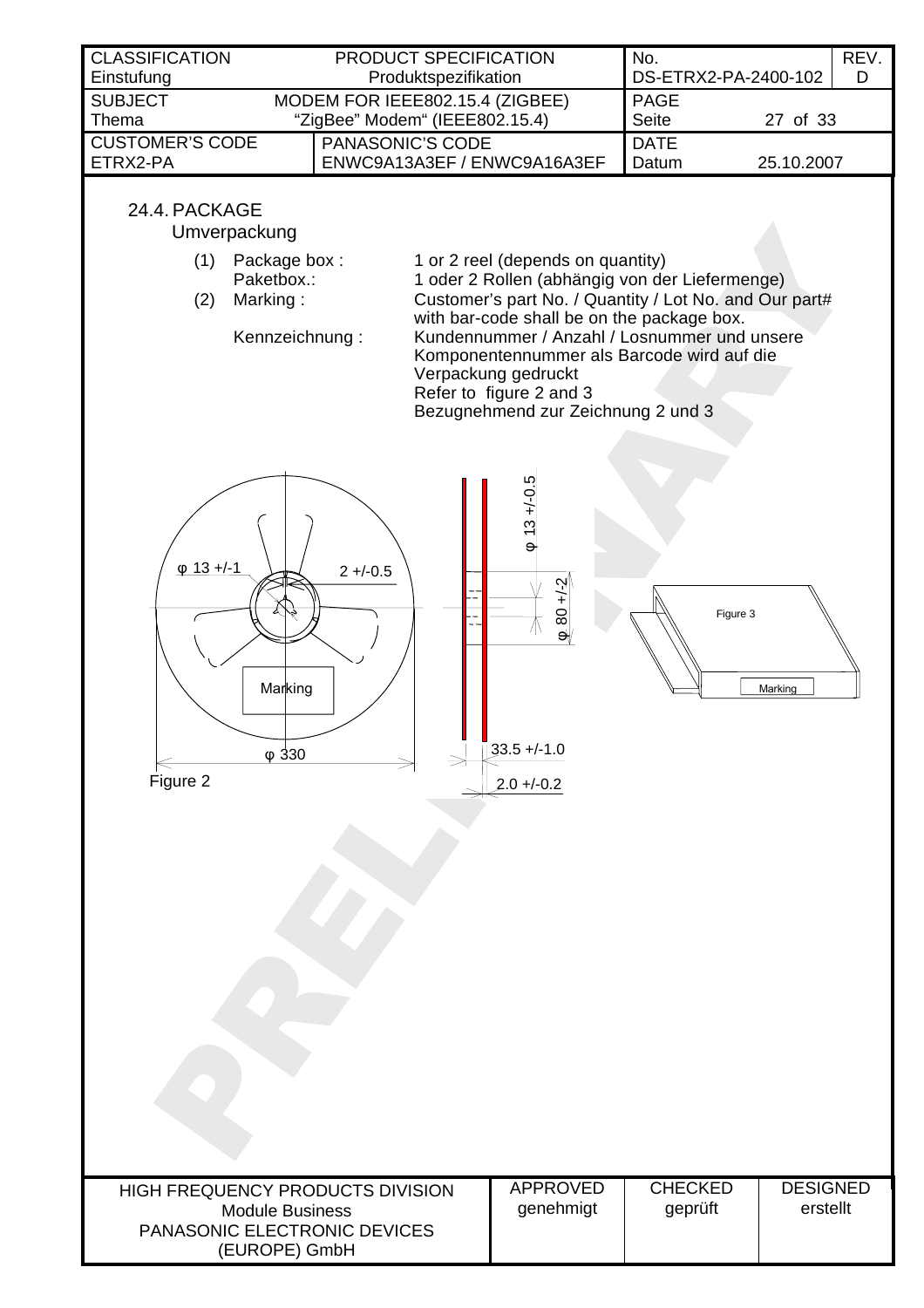<span id="page-27-0"></span>

| <b>CLASSIFICATION</b><br>Einstufung | <b>PRODUCT SPECIFICATION</b><br>Produktspezifikation |                                                                                                  | No.<br>DS-ETRX2-PA-2400-102 |            | REV.<br>D |
|-------------------------------------|------------------------------------------------------|--------------------------------------------------------------------------------------------------|-----------------------------|------------|-----------|
| <b>SUBJECT</b><br>Thema             |                                                      | MODEM FOR IEEE802.15.4 (ZIGBEE)<br><b>PAGE</b><br><b>Seite</b><br>"ZigBee" Modem" (IEEE802.15.4) |                             | 28 of 33   |           |
| <b>CUSTOMER'S CODE</b><br>ETRX2-PA  |                                                      | <b>PANASONIC'S CODE</b><br>ENWC9A13A3EF / ENWC9A16A3EF                                           | <b>DATE</b><br>Datum        | 25.10.2007 |           |

# 25. ORDERING INFORMATION

<span id="page-27-1"></span>Bestellinformationen

| Ordering part number                                                      | Description                                                                              | MOQ Fehler!<br>Verweisquelle konnte nicht<br>gefunden werden. |
|---------------------------------------------------------------------------|------------------------------------------------------------------------------------------|---------------------------------------------------------------|
| Fehler!<br>ENWCZA13A3EF<br>Verweisquelle konnte nicht<br>gefunden werden. | Engineering Sample ETRX2-PA with Ember IC EM250<br>ETRX2 with integrated ceramic antenna |                                                               |
| Fehler!<br>ENWCZA14N2EF<br>Verweisquelle konnte nicht<br>gefunden werden. | Engineering Sample ETRX2-PA with Ember IC EM250<br>ETRX2 with U.FL male socket           |                                                               |
| Fehler!<br>ENWCZA15N4EF<br>Verweisquelle konnte nicht<br>gefunden werden. | Engineering Sample ETRX2-PA with Ember IC EM250<br>ETRX2 with RF out on a SMD pad        |                                                               |

## Notes:

Notes:

- (1) Abbreviation for Minimum Order Quantity (MOQ). ).If this module is in mass production the standard MOQ are 400 pieces, fewer only on customer demand.
- (2) As long as the module has engineering status, the ceramic antenna and the U.FL socket are mounted for all versions.

The "Z" in the ordering part number indicates the engineering sample status. After mass production the "Z" will be changed to the "9".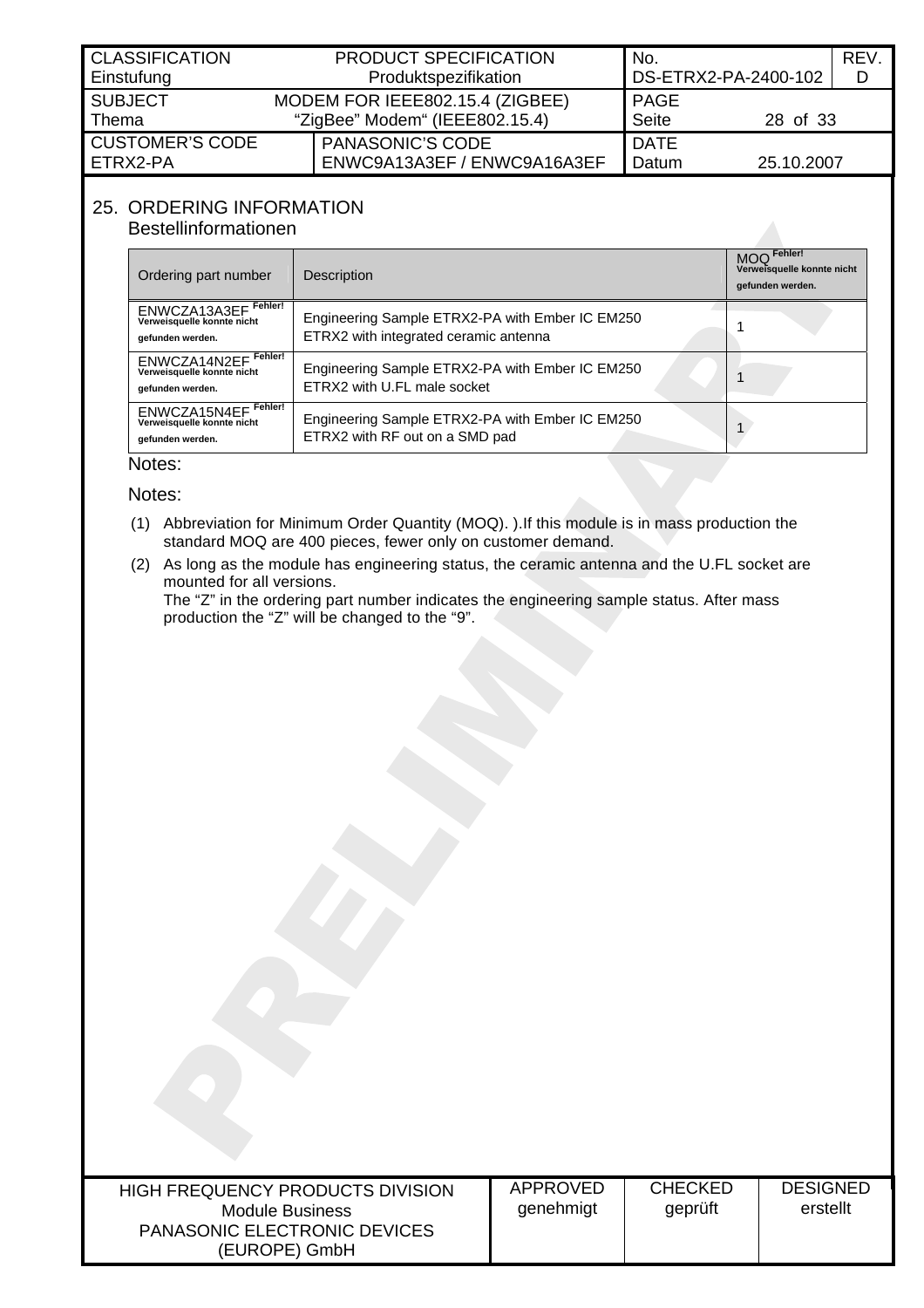<span id="page-28-0"></span>

| <b>CLASSIFICATION</b>  | <b>PRODUCT SPECIFICATION</b>                   | No.         |                      | REV. |
|------------------------|------------------------------------------------|-------------|----------------------|------|
| Einstufung             | Produktspezifikation                           |             | DS-ETRX2-PA-2400-102 |      |
| <b>SUBJECT</b>         | MODEM FOR IEEE802.15.4 (ZIGBEE)                | <b>PAGE</b> |                      |      |
| Thema                  | <b>Seite</b><br>"ZigBee" Modem" (IEEE802.15.4) |             | 29 of 33             |      |
| <b>CUSTOMER'S CODE</b> | <b>PANASONIC'S CODE</b>                        | <b>DATE</b> |                      |      |
| ETRX2-PA               | ENWC9A13A3EF / ENWC9A16A3EF                    | Datum       | 25.10.2007           |      |
|                        |                                                |             |                      |      |

# 26. ROHS DECLARATION

RoHS-Erklärung

Declaration of environmental compatibility for supplied products:

Hereby we declare to our best present knowledge based on declaration of our suppliers that this product do not contain by now the following substances which are banned by Directive 2002/95/EC (RoHS) or if contain a maximum concentration of 0,1% by weight in homogeneous materials for

- Lead and lead compounds
- Mercury and mercury compounds
- Chromium (VI)
- PBB (polybrominated biphenyl) category
- PBDE (polybrominated biphenyl ether) category

And a maximum concentration of 0,01% by weight in homogeneous materials for

• Cadmium and cadmium compounds

# 27. DATA SHEET STATUS

### Datenblatt Status

This data sheet contains data from the PRELIMINARY specification. Supplementary data will be published at a later date. Panasonic Electronic Devices (Europe) GmbH reserves the right to change the specification without notice, in order to improve the design and supply the best possible product.

Please consult the most recently issued data sheet before initiating or completing a design.

| HIGH FREQUENCY PRODUCTS DIVISION |
|----------------------------------|
| Module Business                  |
| PANASONIC ELECTRONIC DEVICES     |
| (EUROPE) GmbH                    |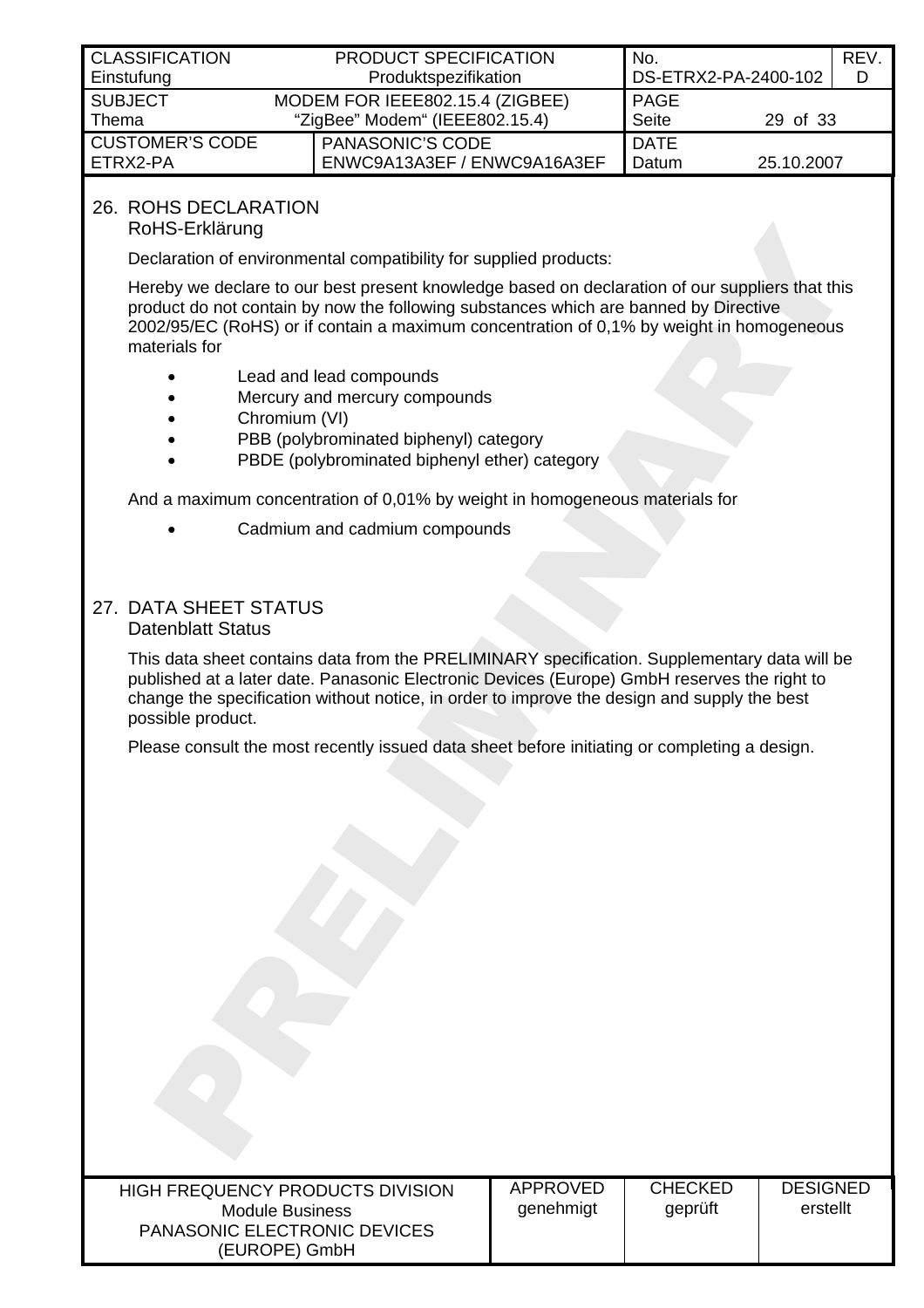<span id="page-29-0"></span>

| <b>CLASSIFICATION</b><br>Einstufung | <b>PRODUCT SPECIFICATION</b><br>No.<br>DS-ETRX2-PA-2400-102<br>Produktspezifikation |                                                        |                             | REV.<br>D  |  |
|-------------------------------------|-------------------------------------------------------------------------------------|--------------------------------------------------------|-----------------------------|------------|--|
| <b>SUBJECT</b><br>Thema             | MODEM FOR IEEE802.15.4 (ZIGBEE)<br>"ZigBee" Modem" (IEEE802.15.4)                   |                                                        | <b>PAGE</b><br><b>Seite</b> | 30 of 33   |  |
| <b>CUSTOMER'S CODE</b><br>ETRX2-PA  |                                                                                     | <b>PANASONIC'S CODE</b><br>ENWC9A13A3EF / ENWC9A16A3EF | <b>DATE</b><br>Datum        | 25.10.2007 |  |

## 28. REGULATORY INFORMATION

#### 28.1. FCC NOTICE



<span id="page-29-1"></span>The device ETRX2-PA, including the ceramic antenna (ENWC9A05A3E) and the approved antennas, listed in Item 28.5, complies with Part 15 of the FCC Rules. The device meets the requirements for modular transmitter approval as detailed in FCC public Notice DA00-1407.transmitter

Operation is subject to the following two conditions: (1) This device may not cause harmful interference, and (2) This device must accept any interference received, including interference that may cause undesired operation.

#### 28.2. CAUTION



The FCC requires the user to be notified that any changes or modifications made to this device that are not expressly approved by Panasonic Electronic Devices Europe GmbH may void the user's authority to operate the equipment.

This equipment has been tested and found to comply with the limits for a Class B digital device, pursuant to Part 15 of the FCC Rules. These limits are designed to provide reasonable protection against harmful interference in a residential installation. This equipment generates, uses and can radiate radio frequency energy and, if not installed and used in accordance with the instructions, may cause harmful interference to radio communications. However, there is no guarantee that interference will not occur in a particular installation. If this equipment does cause harmful interference to radio or television reception, which can be determined by turning the equipment off and on, the user is encouraged to try to correct the interference by one or more of the following measures:

- Reorient or relocate the receiving antenna.
- Increase the separation between the equipment and receiver.
- Connect the equipment into an outlet on a circuit different from that to which the receiver is connected.
- Consult the dealer or an experienced radio/TV technician for help

## 28.3. LABELING REQUIREMENTS



<span id="page-29-2"></span>The Original Equipment Manufacturer (OEM) must ensure that FCC labeling requirements are met. This includes a clearly visible label on the outside of the OEM enclosure specifying the appropriate Panasonic FCC identifier for this product as well as the FCC Notice above. The FCC identifier is T7VEM250B. This FCC identifier is only valid for the part number ENWCZA13A3EF (ETRX2-PA with mounted ceramic antenna) or follows the OEM antenna installation instructions in Item [28.4.](#page-30-1) For details, please see the chapter [25.](#page-27-1) [Ordering Information.](#page-27-1)

The Final Device of an OEM as Composite Device:

A composite device is subject to two or more technical rule parts and requires testing and labelling appropriately for each of the respective component rule parts. However, as a

| HIGH FREQUENCY PRODUCTS DIVISION    | APPROVED  | <b>CHECKED</b> | <b>DESIGNED</b> |
|-------------------------------------|-----------|----------------|-----------------|
| Module Business                     | genehmigt | geprüft        | erstellt        |
| <b>PANASONIC ELECTRONIC DEVICES</b> |           |                |                 |
| (EUROPE) GmbH                       |           |                |                 |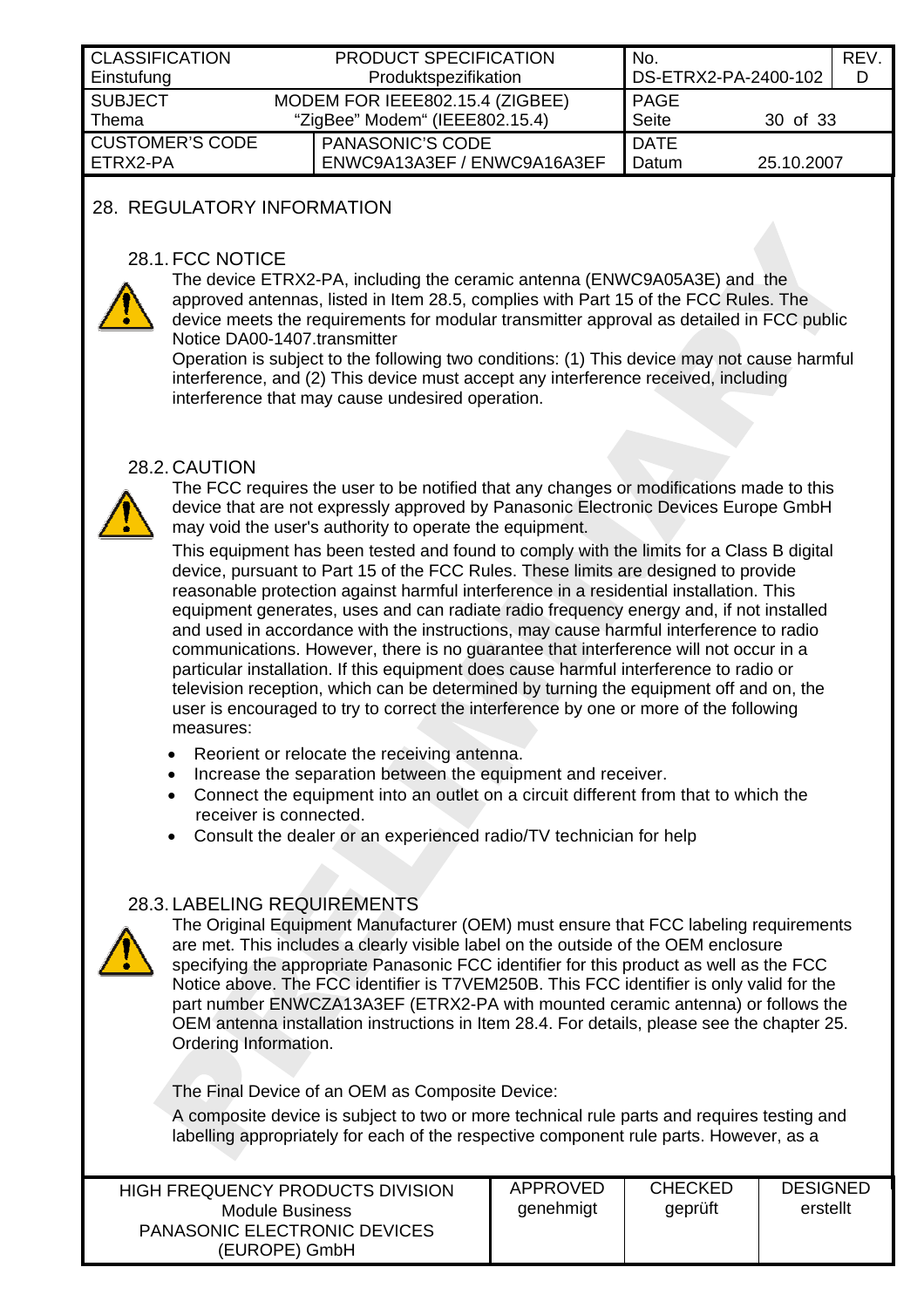<span id="page-30-0"></span>

| <b>CLASSIFICATION</b><br>Einstufung  | <b>PRODUCT SPECIFICATION</b><br>Produktspezifikation              |                                                        | No.<br>DS-ETRX2-PA-2400-102 |            | REV.<br>D |
|--------------------------------------|-------------------------------------------------------------------|--------------------------------------------------------|-----------------------------|------------|-----------|
| <b>SUBJECT</b><br>Thema              | MODEM FOR IEEE802.15.4 (ZIGBEE)<br>"ZigBee" Modem" (IEEE802.15.4) |                                                        | <b>PAGE</b><br>Seite        | 31 of 33   |           |
| <b>CUSTOMER'S CODE</b><br>I ETRX2-PA |                                                                   | <b>PANASONIC'S CODE</b><br>ENWC9A13A3EF / ENWC9A16A3EF | <b>DATE</b><br>Datum        | 25.10.2007 |           |

practical rule, only one text or FCC logo need be labelled on a device. As a general rule the Declaration of Conformity (DoC) text statement is required over any Verification statement. For composites subject to DoC and Verification, or Certification and Verification, the labelling requirements for DoC or Certification need only apply. This does not remove the testing requirement for each individual device in a composite device. For composite devices subject to DoC and Certification, both the DoC logo and FCC ID (or FCC IDs when applicable) are required for composite DoC and Certified devices. Devices subject to DoC for both Part 15 and Part 18 may use only the Part 15 logo.

For information to users, all relevant instructions that pertain to all components of a composite device are required. For example, Class A or Class B statements in Section 15.105; all warning statements and special instructions as required by Sections 15.21 and 15.27; and all Part 18 applicable instructions / attestations must be clearly stated. However, realistic variations in editing to clarify the language and structure are permitted as long as all the relevant points applicable to all of the components are represented.

## 28.4. ANTENNA INSTALLATION INSTRUCTIONS



<span id="page-30-1"></span>The related part number for this device is ENWCZA14N2EF (ETRX2-PA with mounted connector). For details, please see the chapter [25. Ordering Information.](#page-27-1) This device will be tested with an UFL connector from company Hirose and with the antennas listed below. When integrated in the OEMs product, these fixed antennas require installation preventing end-users from replacing them with non-approved antennas. Any antenna not in the following table must be tested to comply with FCC Section 15.203 for unique antenna connectors and Section 15.247 for emissions. The FCC identifier for this device will be available, after a first measurement with an approved antenna.

#### 28.5. APPROVED ANTENNA LIST

Note: We are able to qualify your antenna and will add to this list as that process is completed.

| Item | <b>Part Number</b>     | Manufacturer | <b>Frequency Band</b> | <b>Type</b>                 | Gain (dBi)       |
|------|------------------------|--------------|-----------------------|-----------------------------|------------------|
|      | <b>FBKR35068-SM-KR</b> | EAD Ltd.     | 2.4GHz                | 1/ <sub>2</sub> Wave Dipole | 2dBi (peak gain) |
|      | FBTS35024-SM-ST        | EAD Ltd.     | 2.4GHz                | Wire                        | 0dBi (peak gain) |
| ີ    | FBTS35024-SM-RA        | EAD Ltd.     | 2.4GHz                | Wire                        | 0dBi (peak gain) |

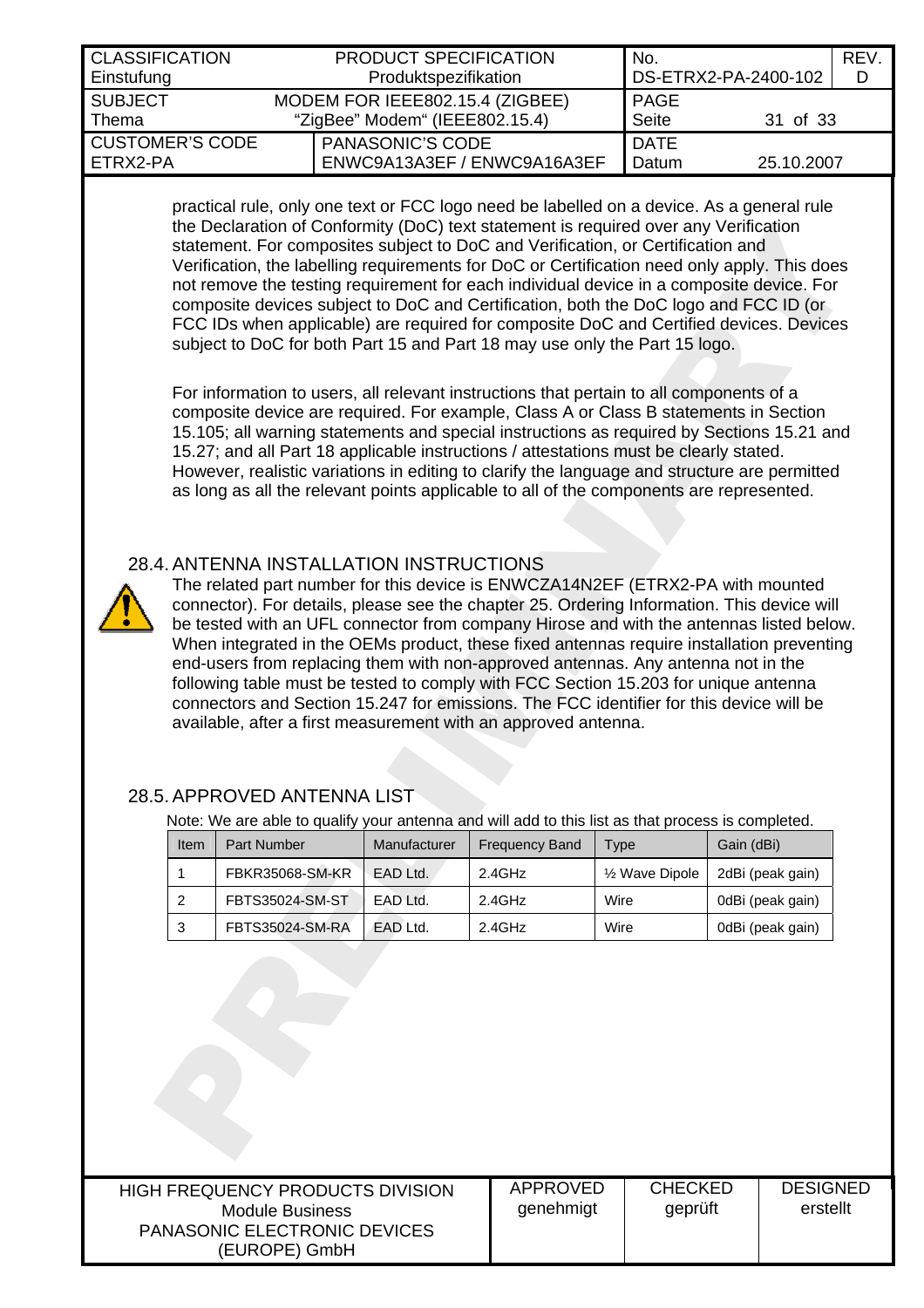<span id="page-31-0"></span>

| <b>CLASSIFICATION</b><br>Einstufung                                                                            |  | PRODUCT SPECIFICATION<br>Produktspezifikation                     | No.                         | DS-ETRX2-PA-2400-102 | REV.<br>D |  |  |
|----------------------------------------------------------------------------------------------------------------|--|-------------------------------------------------------------------|-----------------------------|----------------------|-----------|--|--|
| <b>SUBJECT</b><br>l Thema                                                                                      |  | MODEM FOR IEEE802.15.4 (ZIGBEE)<br>"ZigBee" Modem" (IEEE802.15.4) | <b>PAGE</b><br><b>Seite</b> | 32 of 33             |           |  |  |
| <b>CUSTOMER'S CODE</b><br>ETRX2-PA                                                                             |  | <b>PANASONIC'S CODE</b><br>ENWC9A13A3EF / ENWC9A16A3EF            | <b>DATE</b><br>Datum        | 25.10.2007           |           |  |  |
| 28.6. RF EXPOSURE ETRX2-PA<br>To comply with FCC RF Exposure requirements, the Original Equipment Manufacturer |  |                                                                   |                             |                      |           |  |  |

<span id="page-31-1"></span>(OEM) must ensure that the approved antenna in the previous table must be installed and/or configured to operate with a separation distance of 20cm or more from all persons to satisfy RF Exposure compliance.

MPE calculation

| D | the maximum measured power output is 75mW (18,75 dBm). |
|---|--------------------------------------------------------|
|---|--------------------------------------------------------|

G the maximum antenna gain is  $2$  dBi = numeric gain 1.58.

Smax the maximum permissible exposure is defined in 47 CFR 1.1310 with 1 mW/cm².

R the distance of 20cm from the EUT's transmitting antenna where the exposure level reaches the maximum permitted level is calculated using the general equation:

 $S = P*G / 4R^2$   $S = 0.024$ mW/cm<sup>2</sup>

The internal / external antenna used for this mobile transmitter must provide a separation distance of at least 20 cm from all persons and must not be co-located or operating in conjunction with any other antennas or transmitter.

This device is a Modular Approval to be used for fixed and mobile applications in the 2.4 GHz band and contains functions that are not operational in U.S. Territories.

Portable applications or all application in 900 MHz band will be considered unauthorized equipment and will be required a separate FCC equipment authorization.

The preceding statement must be included as a CAUTION statement in manuals for products operating with the approved antennas in the previous table to alert users on FCC RF Exposure compliance.

Any notification to the end user of installation or removal instructions about the integrated radio module is not allowed.

The radiated output power of ETRX2-PA with mounted ceramic antenna

(FCC ID: T7VEM250B) is far below the FCC radio frequency exposure limits.

Nevertheless, the ETRX2-PA shall be used in such a manner that the potential for human contact during normal operation is minimized.

The EUT meets the requirements of FCC section 15.247. End users may not be provided with the module installation instructions. OEM integrators and end users must be provided with transmitter operating conditions for satisfying RF exposure compliance.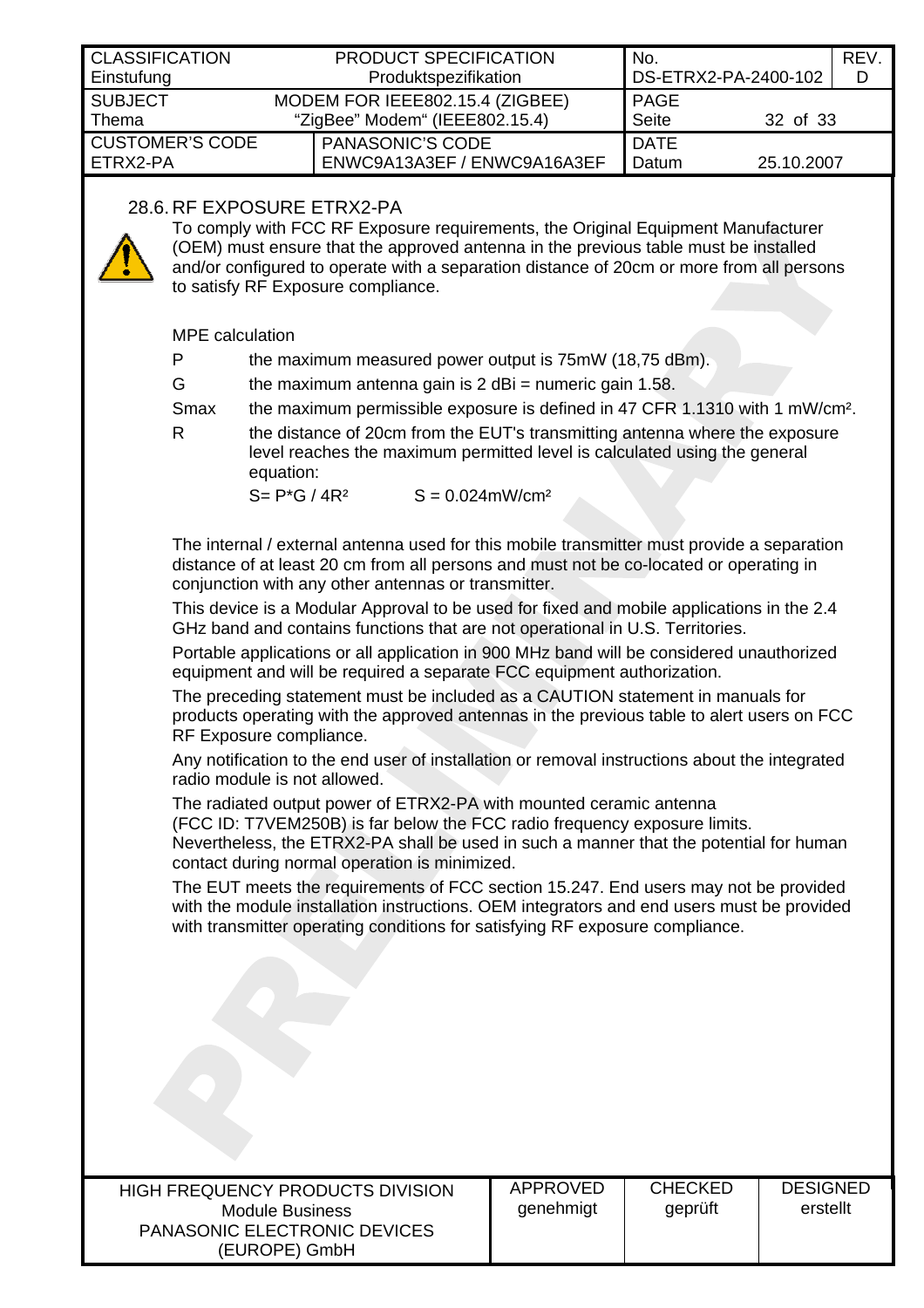<span id="page-32-0"></span>

| <b>CLASSIFICATION</b>  |                                | <b>PRODUCT SPECIFICATION</b>    | No.          |                      | REV. |
|------------------------|--------------------------------|---------------------------------|--------------|----------------------|------|
| Einstufung             |                                | Produktspezifikation            |              | DS-ETRX2-PA-2400-102 |      |
| <b>SUBJECT</b>         |                                | MODEM FOR IEEE802.15.4 (ZIGBEE) | <b>PAGE</b>  |                      |      |
| Thema                  | "ZigBee" Modem" (IEEE802.15.4) |                                 | <b>Seite</b> | 33 of 33             |      |
| <b>CUSTOMER'S CODE</b> |                                | <b>PANASONIC'S CODE</b>         | <b>DATE</b>  |                      |      |
| ETRX2-PA               |                                | ENWC9A13A3EF / ENWC9A16A3EF     | Datum        | 25.10.2007           |      |

# 29. RELATED DOCUMENTS

<span id="page-32-4"></span>Mitgeltende Dokumente

- <span id="page-32-1"></span>[1] IEEE Standard 802.15.4 –2003 Wireless Medium Access Control (MAC) and Physical Layer (PHY) Specifications for Low-Rate Wireless Personal Area Networks (LR-WPANs)
- <span id="page-32-2"></span>[2] Data Sheet EM250, 120-0082-000F March 23, 2006, Ember Inc. [\(www.ember.com\)](http://www.ember.com/)
- <span id="page-32-3"></span>[3] Data Sheet U.FL-Series 2004.2 Hirose Ultra Small Surface Mount Coaxial Connectors - Low Profile 1.9mm or 2.4mm Mated Height
- [4] ETSI EN 300 328 V1.5.1 (2004-03) Electromagnetic compatibility and Radio spectrum Matters (ERM)